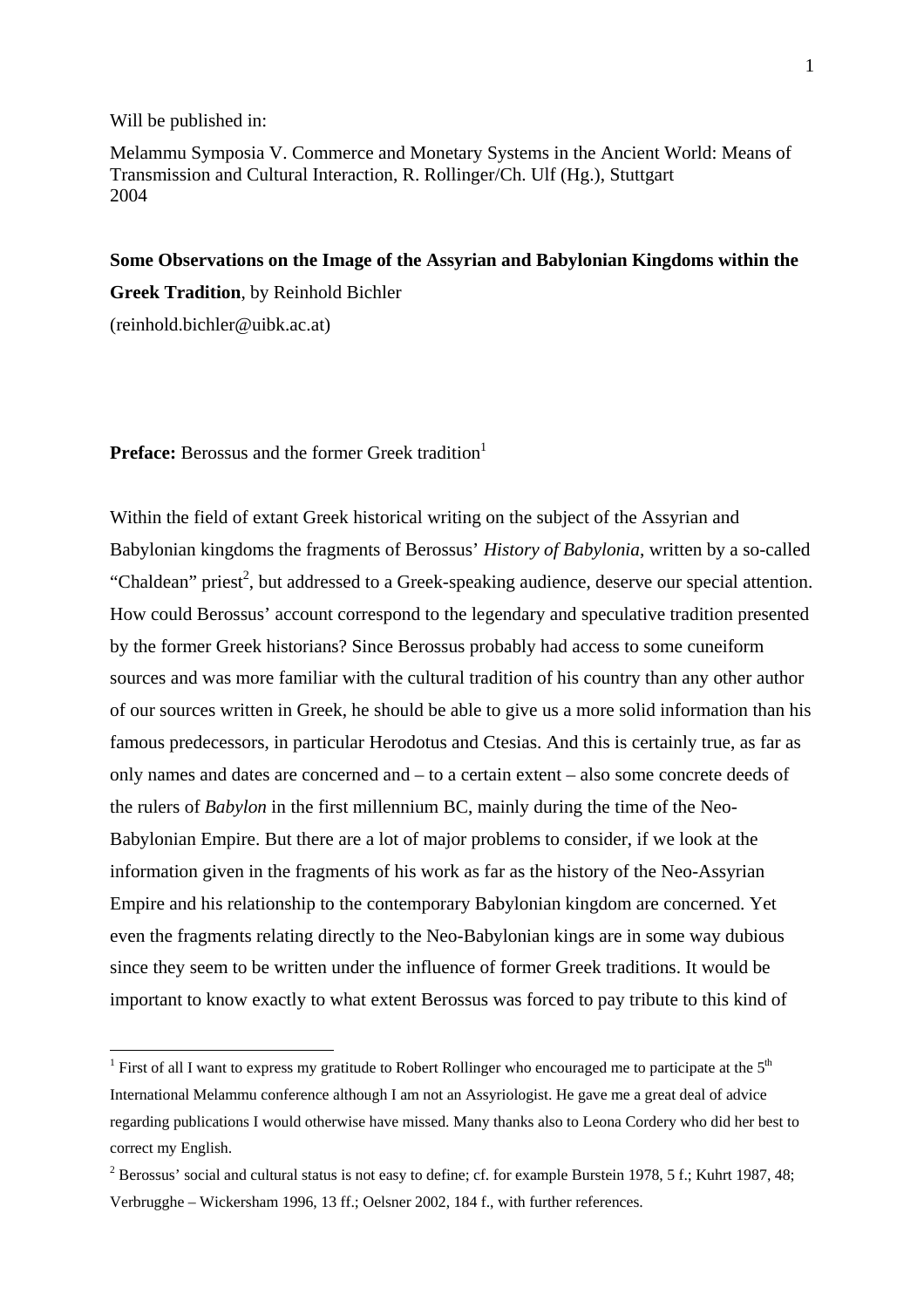tradition, formed by fascinating combinations of fact and fiction. But there are limits to such a comparative inquiry, since the fragments of Berossus' History, as far as they relate our subject, consist mainly in dynastic-lists, names and chronological dates of rulers and rather brief comments on their deeds and their correspondence to the information given in the Holy Books of the Hebrews. There is no opportunity to hear more about the so-called sacred prostitution or the famous bride-market as presented by Herodotus, and a good part of Ctesias' stories about a secret world of sex and crime at the "oriental" court<sup>3</sup> seems to be totally ignored. Nevertheless, even concentrating on a rather boring theme like the dates of dynastic history we should be able to make some startling observations when comparing Berossus' fragments with the former Greek tradition.

## **I Herodotus and Ctesias**

1

Concrete information concerning the Assyrians is scarce in Herodotus and their relationship to the Babylonians remains rather vague. $4$  Nevertheless, some aspects seem to be clear. Herodotus imagined that at one time the Assyrians dominated a widespread territory, including the region of Babylonia, and he calculated that their powerful empire lasted approximately 520 years, until the Medes rebelled and the Assyrians lost a great number of their former allies  $(I 95)$  $(I 95)$  $(I 95)$ .<sup>5</sup> Finally the Medes, ruled by King Cyaxares, defeated their former masters and conquered their capital Ninus, i.e. Nineveh. Herodotus had evidently no knowledge that the Medes were successful due to a coalition with the rising new kingdom of Babylonia. He regarded Babylon as the next important city of the Assyrians and as their royal city after the fall of Nineveh. He knew that the Babylonians (as part of the former Assyrian

<span id="page-1-0"></span> $3$  We must not underestimate the importance of Ctesias as the one who established what Helen Sancisi-Weerdenburg has called "the concept *Orient*". It means "associations of harems, eunuchs, luxury and intrigues. It has connotations of softness, closedness, indulgence and lack of rigour"; Sancisi-Weerdenburg 1987, 43 f. Pierre Briant expresses a similar judgment concerning Ctesias' image of the Persian court: "…la cour perse, dominée par les eunuques et les femmes, est traversée des rumeurs de complots et d'assassinats, eux-mêmes souvent menés à l'instigation des eunuques et des femmes"; Briant 1989, 39 f. - For a short survey of Ctesias' influence during the centuries until now see Karttunen 1997.

<span id="page-1-1"></span><sup>&</sup>lt;sup>4</sup> See Högemann 1992, 56 f., 153 f.; Bichler 2000, 119. - The general distinction between Syria (= Levante) and Assyria (=Mesopotamia) drawn in Herodotus' *Histories* is important enough to consider it a "turning point" in opposition to the former confusion of the two. Cf. Frye 1992, 282.

<span id="page-1-2"></span> $<sup>5</sup>$  I have omitted the miraculous Scythian rule over Asia during 28 years, an intermezzo which ended a short time</sup> before the fall of Ninus according to Herodotus (I 106), since there are no traces of that story in Berossus.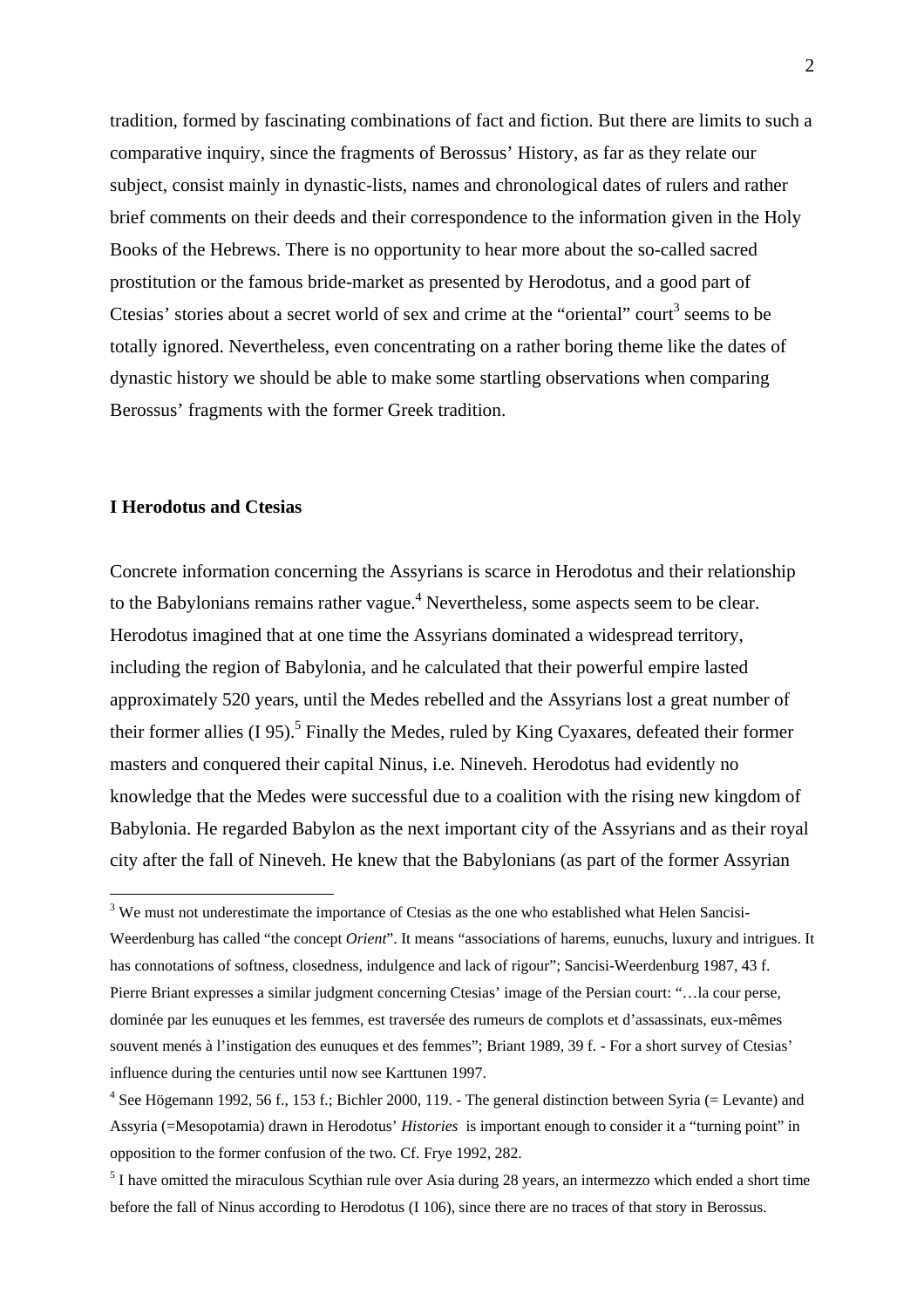Empire) were ruled by sovereign kings until Cyrus conquered their famous metropolis. But there is no doubt that Herodotus had only vague ideas about the extent of the Neo-Babylonian Empire and even the kingship of Nebuchadnezzar is not clearly presented in the *Histories.*[6](#page-2-0)

There is also no king-list comparable to that of the Lydians or the Medes. Instead we find a loose series of remarks relating to the one or other prominent ruler over Assyria or Babylonia. To start with the concept of origins, Herodotus simply mentions a certain King Ninus, seen probably as an - eponymous - founder of the metropolis<sup>7</sup>, located on the river Tigris, and he considers Sardanapallus to be his son (II 150). And probably – but this is not verbally the information given by Herodotus – this Ninus is the same person as Ninus, the son of Belus, grandson of Alcaeus and great-grandson of Heracles (I 7). On the other hand the lastmentioned Ninus is the father of Agron, the first king of the Heraclid dynasty in Lydia (I 7). $8$ Following this concept, the origins of nearly all imperial power in Asia can be traced back to Heracles.

Apart from this piece of Greek mythological speculation about the "true" origins of Asian power, Herodotus fails to name any Assyrian king within his account of Near Eastern history in Book I. It is only by dealing with the Egyptian affairs that he suddenly sidesteps and tells us a story of King Sardanapallus, son of Ninus, who was robbed in a cunning way by some thieves who dug a channel from the River Tigris to his famous treasury (II 150). There is no hint here of the frivolous tradition of an effeminate king, living a secret and scandalous life behind the walls of his palace as described by Ctesias. However, we should observe that Herodotus does not apparently give us the full story and that Aristophanes took the knowledge of some negative stories about Sardanapallus for granted since he makes a very short allusion to this in his *Birds* dated 415 BC (v. 1021). A later scholion to the play remarks that Hellanicus - a younger contemporary of Herodotus, whose literary activities took place in the late  $5<sup>th</sup>$  century, - was even forced to believe in the existence of two separate kings with the same name of Sardanapallus (FGrHist  $4 \text{ F } 63a$ ).<sup>[9](#page-2-3)</sup> The origin of the different Greek ideas of

<u>.</u>

<span id="page-2-0"></span> $6$  Thus, for example, Herodotus mentions the battle at Magdolos – i.e. probably Migdol - fought by the Egyptian king Necho at the end of the  $7<sup>th</sup>$  century BC (II 159), but he was not able to link the enemy with the Babylonian king. For the historical background see Haider 1996, 103 with n. 222.

<span id="page-2-1"></span> $<sup>7</sup>$  If there should be a real Assyrian background behind the figure of Ninus Herodotus did not seem to take much</sup> notice of that tradition. In his eyes Ninus is directly connected with the name of the city. Cf. Vannicelli 2001.

<span id="page-2-2"></span><sup>8</sup> Cf. Bichler 2000, 135 ff.; Vannicelli 2001.

<span id="page-2-3"></span> $9$  F. H. Weißbach RE I A2 (1920), 2436 – 2475 s. v. Sardanapal; cf. especially 2437.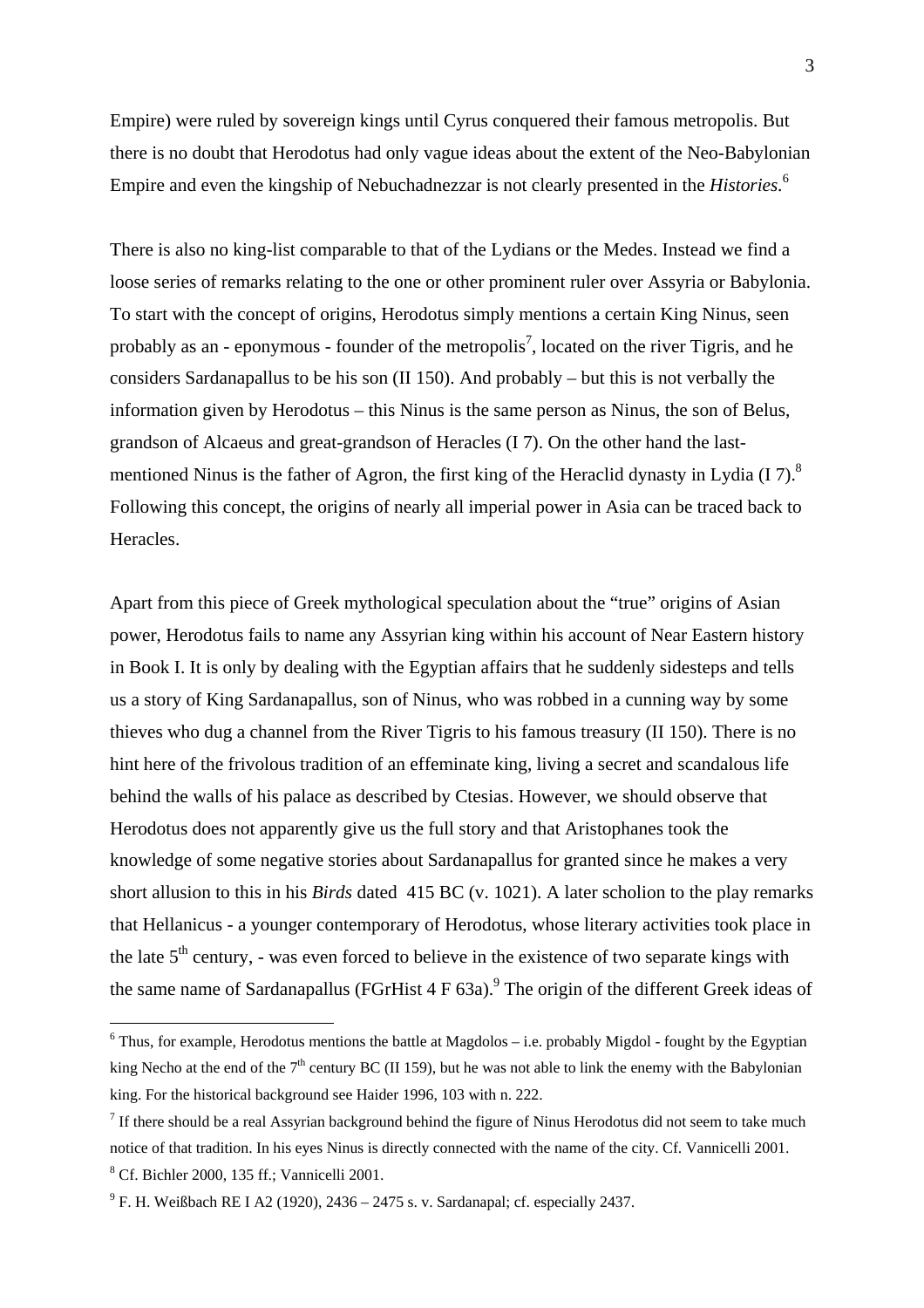that curious "oriental" king remains unclear, although there is some important evidence in an Aramaic text relating to the conflict between Assurbanipal and his brother Shamash-shumukin, the rebellious ruler in Babylon, whose defeat may well have been an initial reason to develop the later Greek story of Sardanapallus' death.<sup>10</sup> But Sardanapallus' place in an imaginative Herodotean king-list is not beyond doubt, since we cannot take for granted that *this* Sardanapallus, son of Ninus, is considered to be the grandson of Belus, father of Ninus, and therefore belongs to the early years of the Assyrian kingdom.<sup>11</sup> However, Ctesias created *his* Sardanapallus as an effeminate representative of a late period of decline and consequently places him at the end of his Assyrian king-list.<sup>12</sup> This was then generally accepted by later historians.

The last Assyrian king mentioned by Herodotus is Sanacharibos, king of the Arabians and Assyrians, who tried to conquer Egypt, but was denied his goal by a miraculous intervention: A swarm of field-mice gnawed the leather-parts of the weapons of his army (I 142). A great deal of controversial research work has been done in order to compare Herodotus' story with other Greek traditions of the central literary motif and the Egyptian documents with their scanty content on the one hand and with the Jewish tradition of King Hezekiah, saved from an Assyrian attack under the command of Senacherim by means of divine intervention, and the

<span id="page-3-0"></span> $10$  The text is written in Demotic script and its main theme was the New-Year festival of an Aramaic-speaking community in Upper Egypt; the text can be dated about 300 BC, but it preserves some older traditions. It concludes with a propagandistic story of Assurbanipal and his rebellious brother *Sarmuge* (= Shamash-shumukin). The sister of the two rivals tried in vain to persuade Sarmuge to surrender himself; so she announced the circumstances of his forthcoming death by his own hand: "…let fire burn you/ together with your sons/ and your daughters/ and your doctors/who have made you act brashly". And that is of course what happened. Cf. the translated text in Steiner 1997, Col. XVII.5 – XXII.9, especially Coll. XX.6-11. I am very grateful to Karen Radner (Munich) who drew my attention to this document! A strong resemblance between the early Greek traditions about Croesus' death and that Aramaic text is as remarkable as the muddling of the brothers in the Greek legend of Sardanapallus! The suggestion that Ctesias' report of the fall of Nineveh includes, besides a great deal of fantasy, some knowledge based on cuneiform traditions about the siege and conquering of Babylon by Assurbanipal – see especially Macginnis 1988 –, could be raised again with new arguments.

<span id="page-3-1"></span><sup>&</sup>lt;sup>11</sup> At least the formula *son of Ninus* names the king, not the city. Cf. Zawadzki 1984, 261 f.

<span id="page-3-2"></span> $12$  That in Ctesias' story "Sardanapalus, after he had enjoyed pleasure in strange ways, died as noble as he could" (cf. Athenaeus XII 529 b; translated by Charles Burton Gulick), should not be overseen, but it belongs to the same concept: "K. (scheint) es gerade als pikant empfunden zu haben…, wie der Weichling tapfer wird"; Jacoby 1922, 2052; cf. also Briant 1989, 43.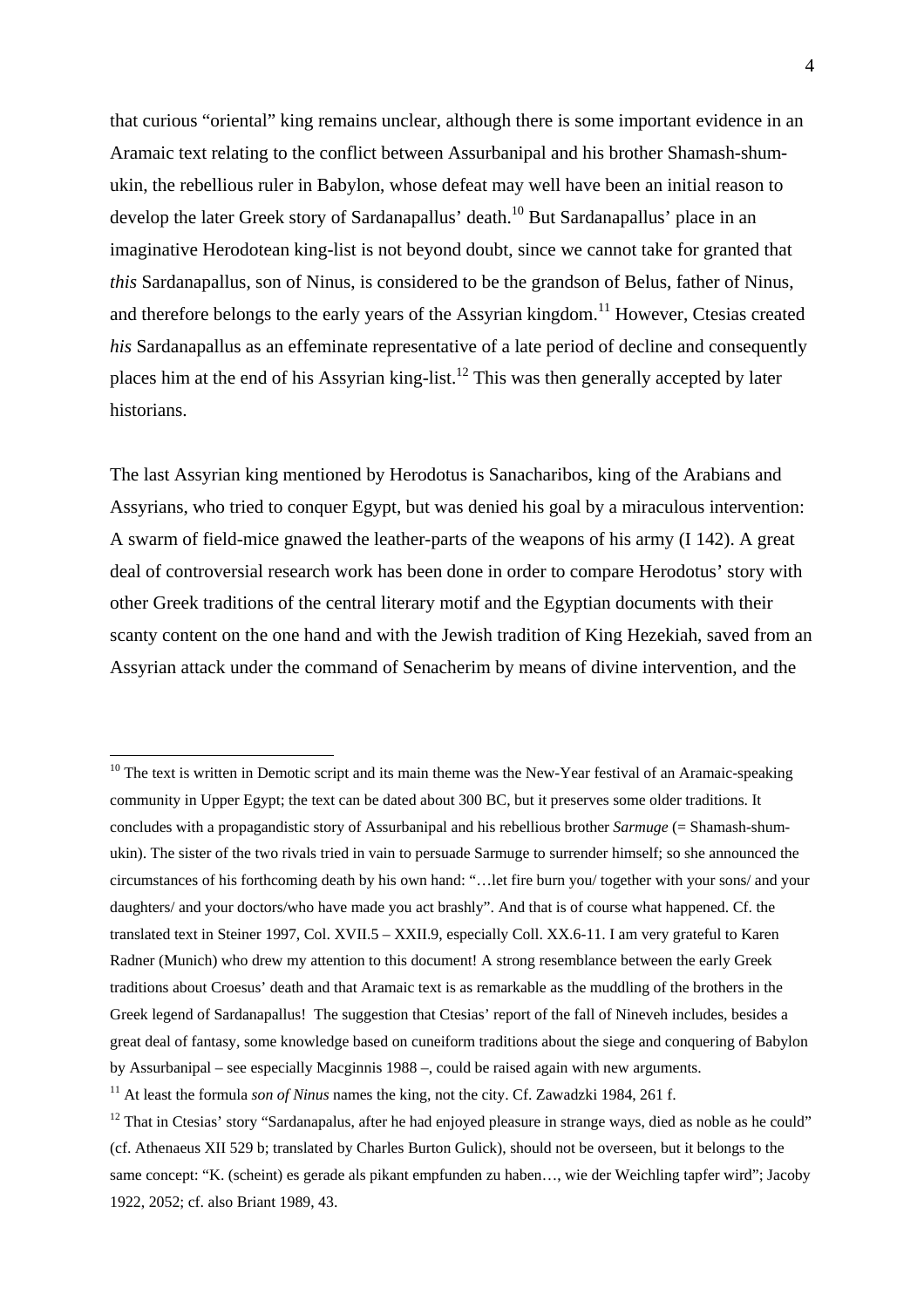relevant Assyrian annals on the other.<sup>13</sup> There is no need to go into further detail. But we should not forget to consider the chronological framework given by Herodotus. Sanacharibos is seen as a contemporary of Sethos, whose reign was followed by twelve kings with equal rights, and after them by Psammetichus and his dynasty. He belongs more or less to the same chronological level as Semiramis, the Babylonian queen who, in Herodotus' opinion, lived only four generations (i.e. in the fifth generation) before Nitocris, the mighty mother of the last sovereign ruler of Babylon  $(I 184)$ .<sup>14</sup> If we now consider Herodotus' calculation that a powerful Assyrian kingdom, before the revolt of the Medes, lasted about 520 years (I 95), we come to realize that the chronological span between Ninus as the legendary founder of the Assyrian capital and Herodotus' Semiramis (who is considered as a Babylonian queen) must be estimated to be more than those 520 years.

Ctesias' effort to present Semiramis as a partner of Ninus and founder of Babylon swept such calculations away. Evidently Ctesias did a good job as a story-teller. Herodotus' Semiramis was still a rather unimportant figure. She is mentioned as one of two existing female rulers of Babylon and the remarkable dykes in the plain are attributed to her (I 1184). Ctesias took the opportunity to transform her into an immortal literary character. By his influence Semiramis became the most important example of a barbarian queen before Cleopatra, whereas the traces of Sennacherib disappeared: They are neither to be found in Diodorus, our main source for Ctesias' *Assyriaca,* nor in Strabo or Justinius who also depended – though not directly -- on Ctesias' gallery of kings and queens when they turned their attention to the Assyrian Empire. Of greater importance, therefore, is Berossus' critical commentary on the Greek legends of Semiramis and his rich account of Sennacherib.

But let us return to Herodotus' account! After the fall of Nineveh, a part of the former Assyrian territory was dominated by the Median king Cyaxares and his son Astyages, i.e. Umakishtar and Ishtumegu following the cuneiform tradition. Finally Cyrus the Great took over the Median capital, Ecbatana, and built up his own powerful Persian Empire. The basic dates given by Herodotus correspond to our knowledge. But in Herodotus' report Cyrus' campaign against Babylon took place rather towards the end of his reign than at a date corresponding to our year 539 BC. Also the circumstances of this campaign are as legendary

<span id="page-4-0"></span><sup>&</sup>lt;sup>13</sup> Cf. for a first documentation of the different sources and problems Borger – Hinz – Römer (Hg.), 1984, 388 ff.; West 1987, 268 ff.; Lloyd 1988, 99 ff.; Loretz 1996; Schoors 1998, 25 ff., 96 f.

<span id="page-4-1"></span><sup>&</sup>lt;sup>14</sup> Cf. Bichler 2000, 137 f.; table nr. 1.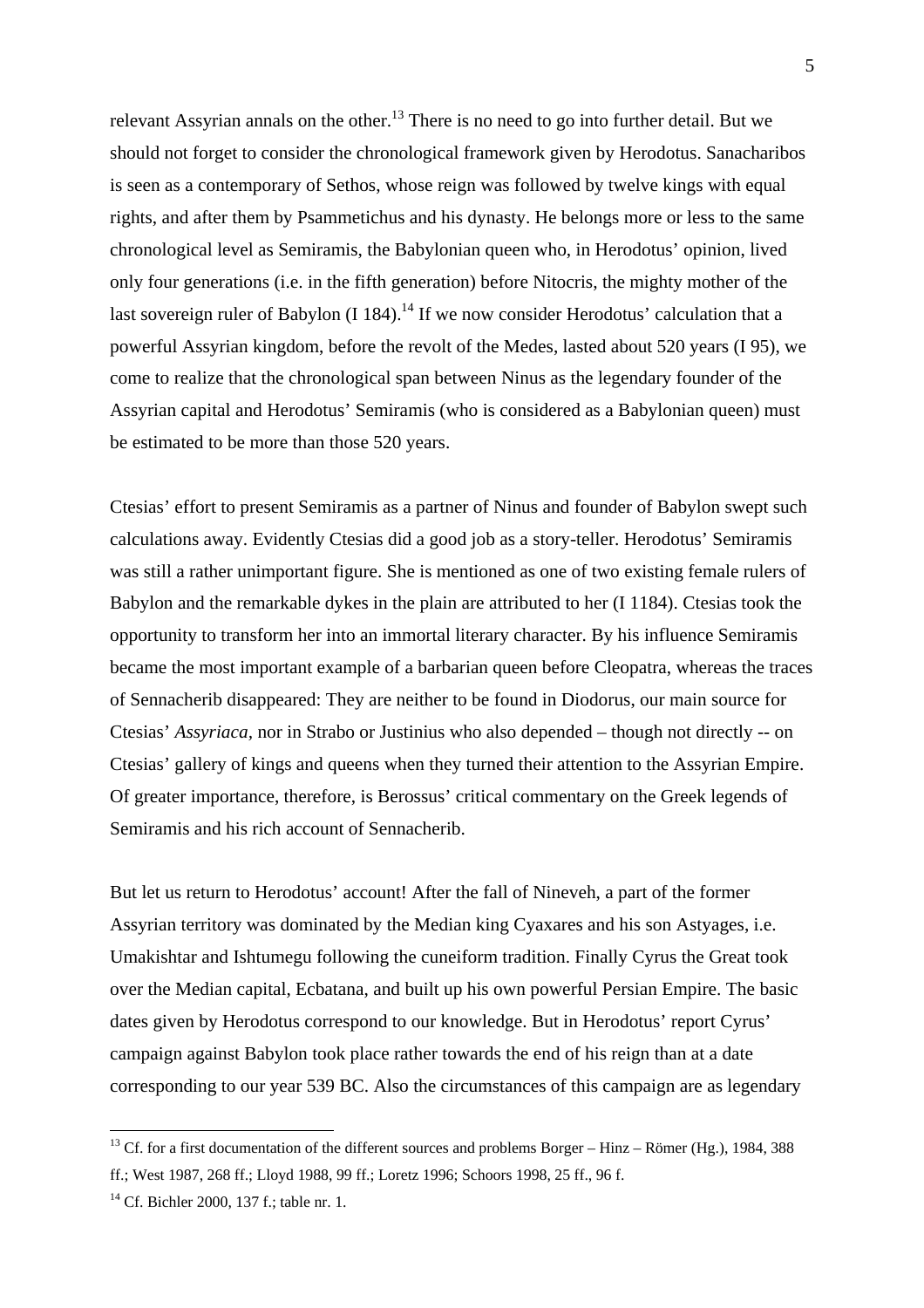and as marvelous as his famous description of the city of Babylon.<sup>15</sup> And we must realize the fact that the same author, who preserved a rather surprising memory of King Sennacherib and was able to differentiate between the kings of Assyria and the later rulers of Babylon, probably had no real information concerning the rule of Nebuchadnezzar II and evidently underestimated the limits and the power of Babylon during the time between the fall of Nineveh and Cyrus' campaign. To be aware that both male figures, the late king Labynetus, the former husband of Queen Nitocris, and their son, the younger Labynetus, Cyrus' weak adversary, reflect in some way a certain knowledge of the existence of King Nabonidus is not of much help, since Herodotus gives no further information relating to his person. Of far greater importance in Herodotus' report are the famous stories of Queen Nitocris with particular reference to her tomb which bore a mock-inscription through which King Darius was deceived and to her efforts to divert the course of the river in order to provide greater security for the city – a dubious measure that enabled Cyrus to follow this example and conquer the city in this way  $(1185 - 187)$ .

The problems posed by Herodotus' stories of Queen Nitocris are notorious. Of course we know about some women within the Neo-Assyrian and the Neo-Babylonian dynasties who were able to exercise a powerful role as the king's mother or widow and could even have buildings erected in their name like, for example, Naqia, the mother of Esarhaddon. Furthermore, it is important to note that King Nabonidus' mother Adad-guppi was also such a powerful person<sup>16</sup>. However, we miss the *concrete* relationship to Herodotus' colourful report of this queen`s deeds, and her name Nitocris, which she shares with the only Egyptian queen mentioned by Herodotus, is more than doubtful.<sup>17</sup> The Babylonian Nitocris seems to have totally disappeared in the later Greek historiography, but some of the motives in Herodotus' account of the deeds of that dubious queen have survived in various forms.<sup>18</sup> The story that the River Euphrates was once diverted in order to enter the besieged city of Babylon was even

<u>.</u>

<span id="page-5-0"></span><sup>&</sup>lt;sup>15</sup> Cf. Rollinger 1993, 19 ff.; Kratz 2002, 152 f., with further references.

<span id="page-5-1"></span><sup>&</sup>lt;sup>16</sup> Cf. M. P. Streck, RIA IX (1998/2001), 165 s. v. Naqi'a and 590 f. s. v. Nitokris; Reade 2000, 199 f. But we should not neglect all the details and the special colour in Herodotus' stories which differ a great deal from the information based on cuneiform sources! Dalley 1996, 529, simplifies the problem: "H.s (i.e. Herodotus') Nitocris is generally thought to incorporate the character and works of Naqia".

<span id="page-5-2"></span><sup>&</sup>lt;sup>17</sup> See Asheri 1988, 374 f. For the Egyptian Nitocris see Haider 2002.

<span id="page-5-3"></span><sup>&</sup>lt;sup>18</sup> Th. Lenschau, RE Suppl. VII (1940),  $570 - 572$  s. v. Nitokris.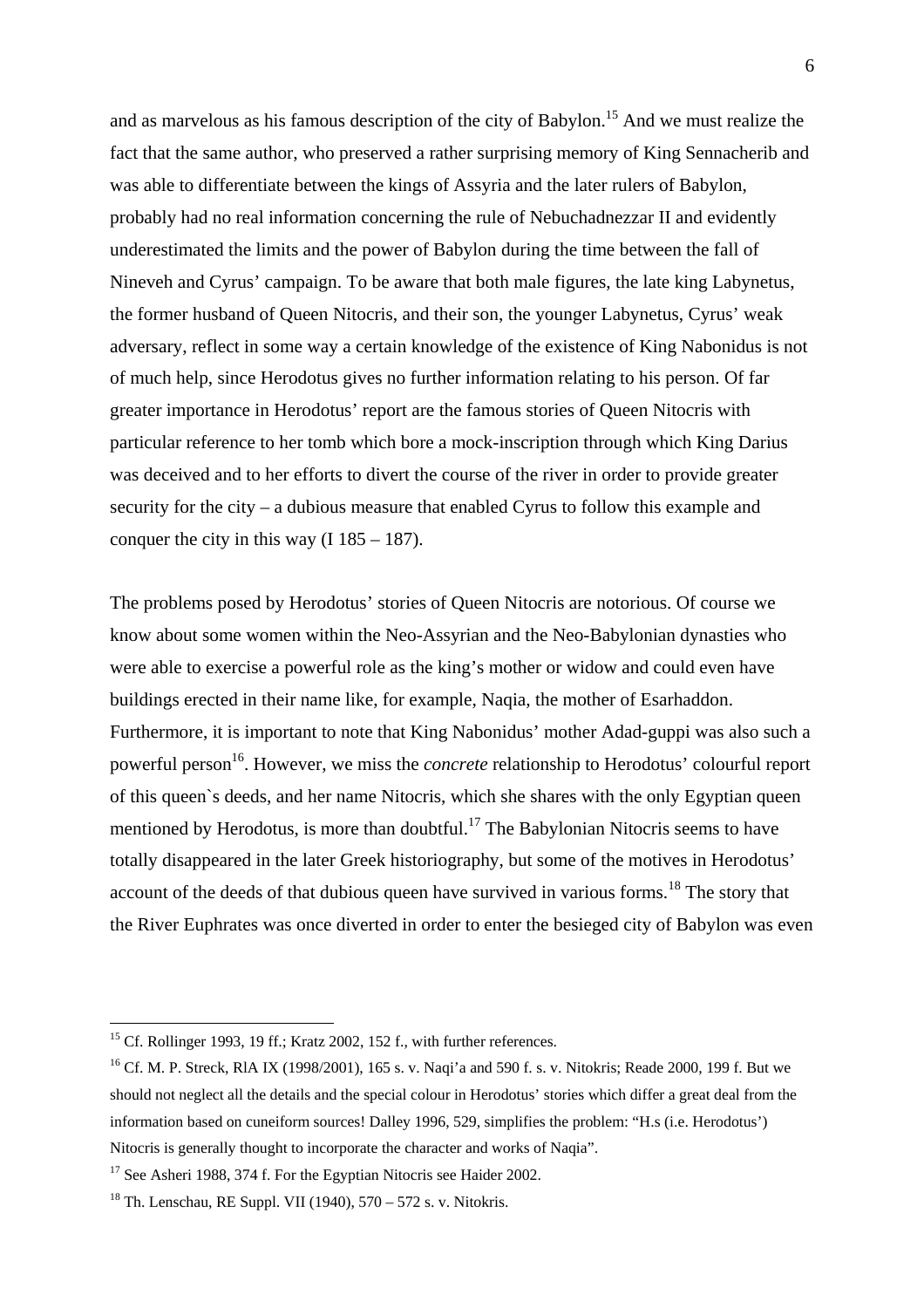accepted  $-$  as we shall see  $-$ - by Berossus. <sup>19</sup> I do not wish to speculate too much by tracing back the general motif to the Sumerian tale of Gilgamesh's death, but one should at least consider the possibility.<sup>20</sup> Much more important in regard to the development of the later Greek historiography is the total lack of any concrete knowledge about the rulers of the Neo-Babylonian kingdom and the widespread power attributed to them in Ctesias and those writers of a universal history or geography who are basically influenced by his work, either directly or through intermediaries: Diodorus, Strabo, Justinus. So it is time to take a closer look at Ctesias' account.

Ctesias' name is widely associated with fantasy, invention, even lies.<sup>21</sup> On the other hand, those who want to defend his veracity believe in the existence of otherwise unknown written or – easier to pretend – oral traditions as the basis for his stories.<sup>22</sup> To make my point clear I have to admit that I do not consider Ctesias to be an author who fits into the usual categories of historical writing. He should be neither regarded as a liar nor be defended for his reliability.

<span id="page-6-0"></span><sup>&</sup>lt;sup>19</sup> Stephanie Dalley tends to accept the basic fact in Herodotus' report, if only the legendary diversion of the Euphrates would be located at a greater distance to the city: "It seems possible that Cyrus diverted the river in order to enter the greater Babylon past the Median wall, since this interpretation would explain why nobody in central Babylon noticed what was going on"; Dalley 1996, 528. But such a "correction" of Herodotus' report destroys its literary wit: The Persians entered the city along the passable river-bed by an act of surprise meanwhile the citizens were celebrating a feast (I 191). Now it is possible that Cyrus took Babylon by force, corresponding to the core of the Greek tradition. But no exact method enables us to detect the concrete "real" history behind Herodotus' (or other Greeks) stories as long as there are no clear cut references in cuneiform texts. Cf. also Kratz 2002, 152, especially n. 36. **-** Nesselrath 1999 who aims to defend Herodotus' status as an eye-witness in Babylon, stresses the argument that he had access to some oral traditions based not immediately on cuneiform records: "Herodot verdankt seine Darstellung sicher keinem jener schriftlichen Zeugnisse, auf die mehr als anderthalb Jahrhunderte nach ihm ein Berossus noch zurückgreifen konnte, sondern einer Quelle, die selbst von diesen Zeugnissen wohl schon sehr weit entfernt war"; Nesselrath p. 203. The basic argument is simple: whatever Herodotus may have reported as legendary in our eyes is reduced to otherwise unknown oral traditions. Cf. also the critical remarks in Wiesehöfer 2002, 38: "Es bleibt allerdings zu fragen, in welchem Verhältnis die so vermittelten Nachrichten, die sich Autopsie verdankenden Teile und die neu gestalteten Passagen im babylonischen Logos Herodots zu einander stehen sollen".

<span id="page-6-1"></span><sup>&</sup>lt;sup>20</sup> Cf. the English translation of the Sumerian text: The Death of Bilgamesh: "The great wild bull is lying down", in: George 1999, 195 ff.; cf. especially M 239 ff. (p. 205 ff.).

<span id="page-6-2"></span><sup>&</sup>lt;sup>21</sup> One of the most prominent scholars of this sceptical tradition is Felix Jacoby: "Wer die großen Exzerpte bei Diodor, Nikolaos, Photios hintereinander liest, begreift die Diskussionen nicht, die gelegentlich immer noch die Glaubwürdigkeit des K. und seinen Wert als historische Quelle für einzelne Partien seines Werkes zu retten suchen"; Jacoby 1922, 2047.

<span id="page-6-3"></span><sup>&</sup>lt;sup>22</sup> Cf. for example Lenfant 1996 with further references. Cf. also n. ...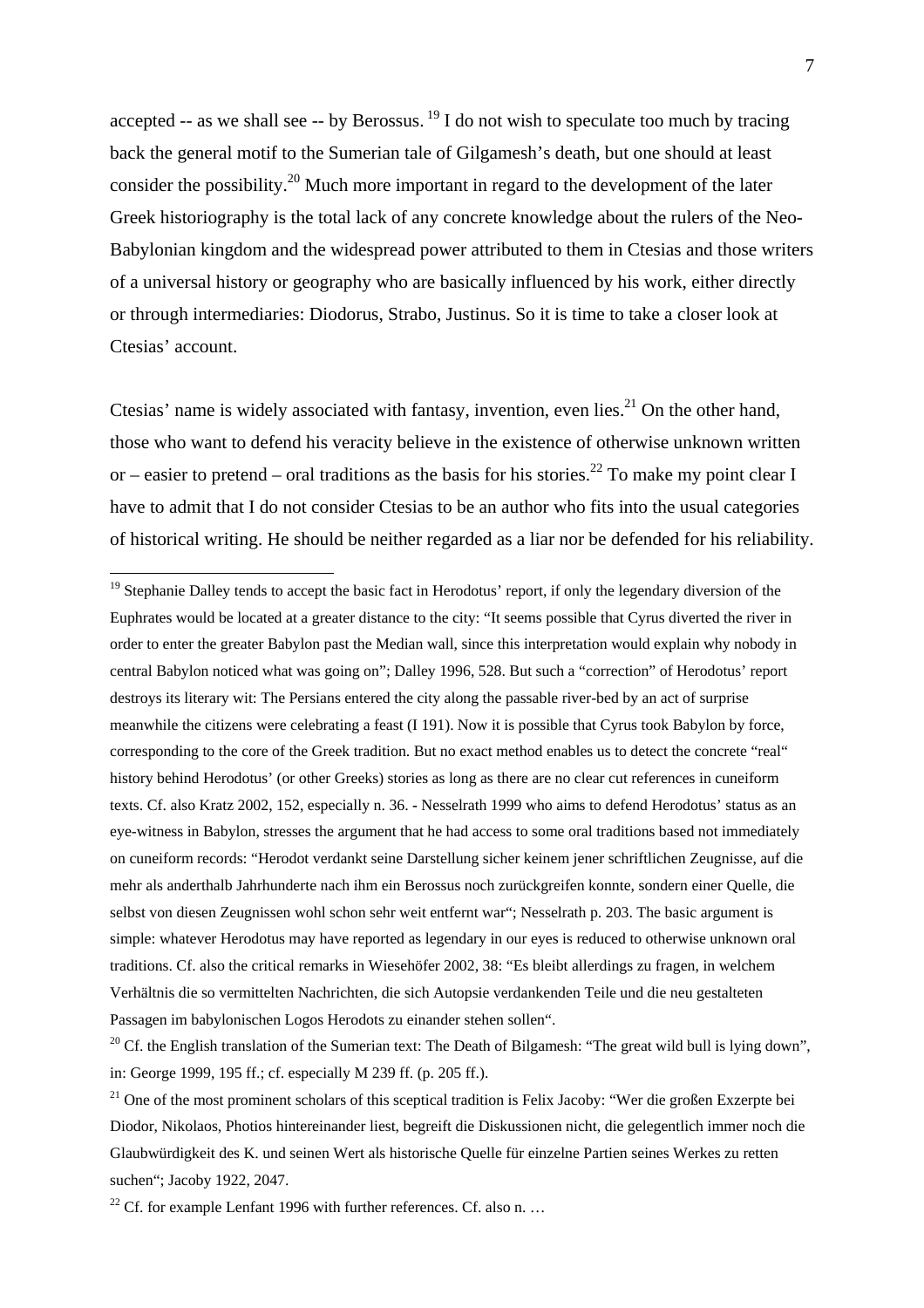In order to narrow my approach I shall concentrate on the well known testimony of Photius, the Byzantine patriarch, who composed a general abstract of the *Persica*: "Read a work of Ctesias of Cnidos, the Persica in twenty-three books. In the first six he deals with Assyria and events before the existence of Persia. From the seventh onwards he deals with Persia. In Books 7, 8, 10, 11, 12, 13 he discusses Cyrus, Cambyses, the Priest, Darius and Xerxes, in almost every point giving an account opposed to Herodotus; he accuses him of lying frequently and calls him a story-teller" (Bibliotheca Nr. 71 p. 35 b Wilson).<sup>23</sup>

That Ctesias gave "in almost every point an account opposed to Herodotus", is easy to confirm if we follow the patriarch's abstract. I will give a short selection of striking examples<sup>24</sup>: Croesus, defeated by Cyrus, was not saved by a miracle from the burning funeral pyre but could free himself from his chains several times; there is no mention in Photius' abstract that Cyrus conquered Babylon, but Cambyses died in this city; he had wounded himself by carving a piece of wood with his knife - a rude mockery in contrast to Herodotus' story of the kings fateful death; Cyrus, on the other hand, was wounded in his last battle in the same way as Cambyses in the *Histories*, but his adversaries were not the Massagetes but the Derbikes; Cambyses who conquered Egypt fought against Amyrtaios instead of Psammenitos; Herodotus' "false" Smerdis appears to be transformed into a "false" Tanyoxarkes whose deception is even more incredible than that of his Herodotean counterpart, and the revolt against his later reign is perpetrated by men whose names differ - with the only exception of Darius himself -- totally from what we know from Herodotus and the Behistun inscription; $^{25}$  the bloody revolt of Babylon is not connected with Darius and Zopyros, but with Xerxes and Megabyzos; Darius' general Datis was killed in the earlier battle at Marathon – in complete contrast to Herodotus; Leonidas' famous defense at Thermopylae came to a fatal end due to the bad advise of some traitors, so Xerxes' Spartan guest Demaratos, who is presented in the *Histories* as an honest man with respect to his Greek countrymen; the chronological order of the battles at Plataea and Salamis is inverted in a similar way as the order of some of Cyrus' campaigns; the Persian general Mardonius was not killed at Plataea and the refugees in the acropolis at Athens were not massacred but could

<span id="page-7-0"></span> $2<sup>23</sup>$  The quoted translation is given by Wilson 1994, 55.

<span id="page-7-1"></span> $24$  For further examples cf. especially Jacoby 1922.

<span id="page-7-2"></span> $^{25}$  Lenfant 1996 is even prepared to believe that the names of these six conspirators which differ totally from the information given by Herodotus' report and by Darius' inscription at Behistun are based on competitive oral traditions; cf. 373 ff.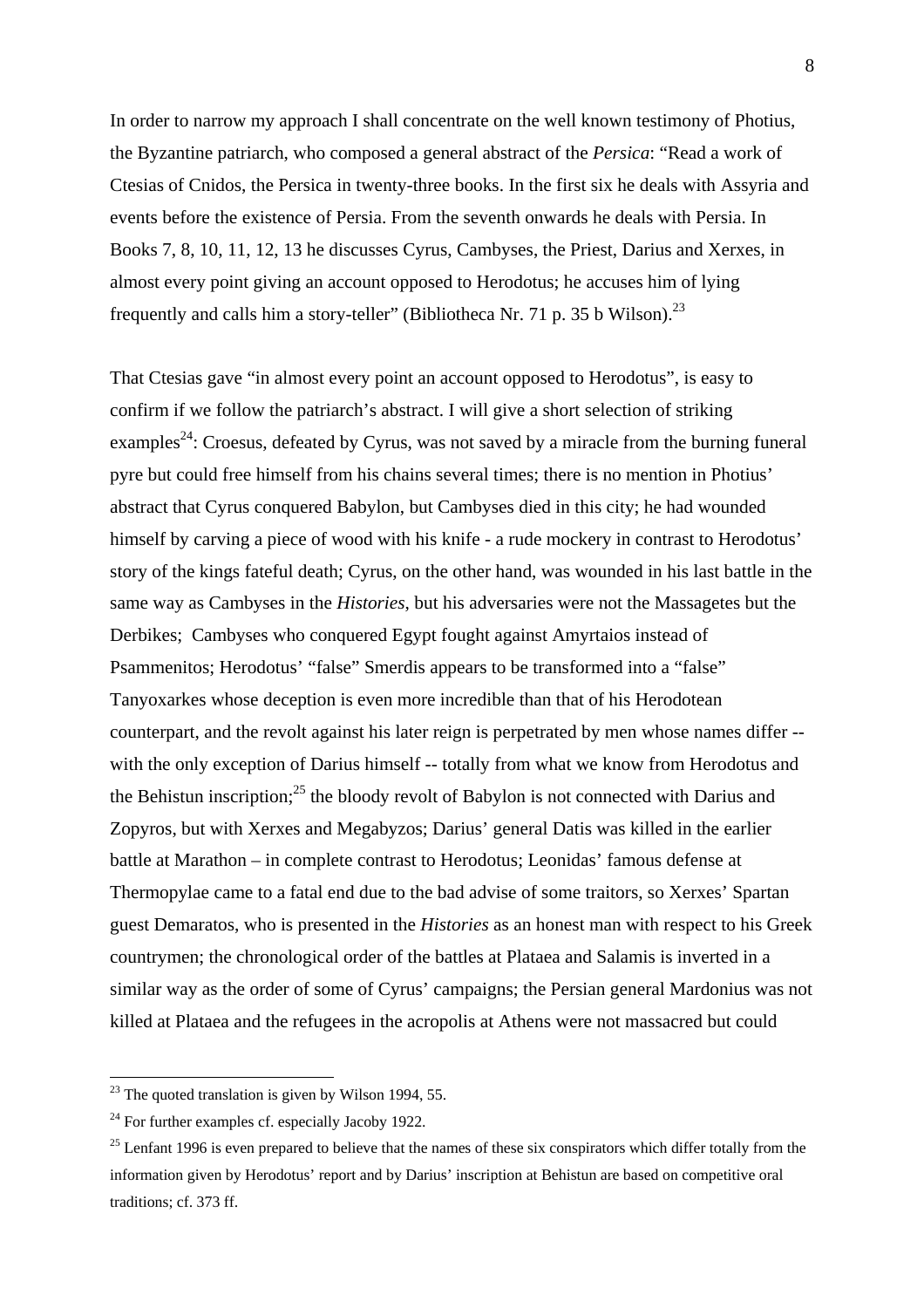escape when Xerxes' army set fire to it, and so on, every point contradicting Herodotus' report.<sup>26</sup>

Could *all this* be regarded as being based on otherwise unknown sources, such as popular traditions, court gossip, not forgetting simple cases of misunderstanding and error? On the other hand: must we then consider these anti-Herodotean stories to be the simple result of forgery and lies? In my opinion there is a better way to understand Ctesias' intention if we are ready to accept this strange kind of opposition to Herodotus as a game, like a kind of persiflage, and thus we must not take this as a serious attempt to correct his famous predecessor. Also Ctesias' corresponding tendency to evidently neglect some of the most colourful reports in Herodotus and instead to present a series of pretty "new" stories and otherwise unknown details should not be overlooked. This fulfills the same purpose: to amuse an educated audience. If there are even strong arguments to interpret his autobiographical remarks as fictitious, we could also consider this aspect of his work to be part of a literary game<sup>27</sup>. But I do not insist on this understanding of his biography. However, it may be helpful for our approach to Ctesias' reports about Assyria and Babylonia to bear the importance of irony and persiflage in his contradiction of Herodotus in mind.

Now let us first consider the outlines of Ctesias' history of Assyria and then some of the most important topics mentioned in his royal portraits. For him, the Assyrian Empire lasted a very long time and was finally followed by the Medes and their Persian successors. During all this time the region of Babylonia figured as some sort of a satrapy of first the Assyrians and then the Medes. A sovereign Babylonian kingdom does not occur in Ctesias' fragments. The beginning and the end of the Assyrian empire are represented by colorful, even unforgettable persons: Semiramis, the powerful wife and widow of king Ninus, and Sardanapallus, the effeminate mock-image of an oriental king who dominates the world outside from the secret interior chambers of his palace. Around these most important figures the historical writer's imagination has woven a rich setting of novels with other sharply defined characters. There are Semiramis' different opponents, and last but not least her husband Ninus and their

<span id="page-8-0"></span> $26$  Cf. the translated text in Wilson 1994, 56 ff. The Greek text with a German translation and a commentary is given by König 1972.

<span id="page-8-1"></span> $27$  See Dorati 1995, especially 46 ff. But Dorati does not stress the aspect of a literary game in Ctesias' pretension as being an accurate eye-witness at the kings court, he rather regards the "historian" as a victim of the newly established rules to argue with reference to the superior qualities of an eye-witness: "…l'autopsia costituisce prima di tutto un *topos* ed un'aprioristica esigenza dello storico"; p. 51.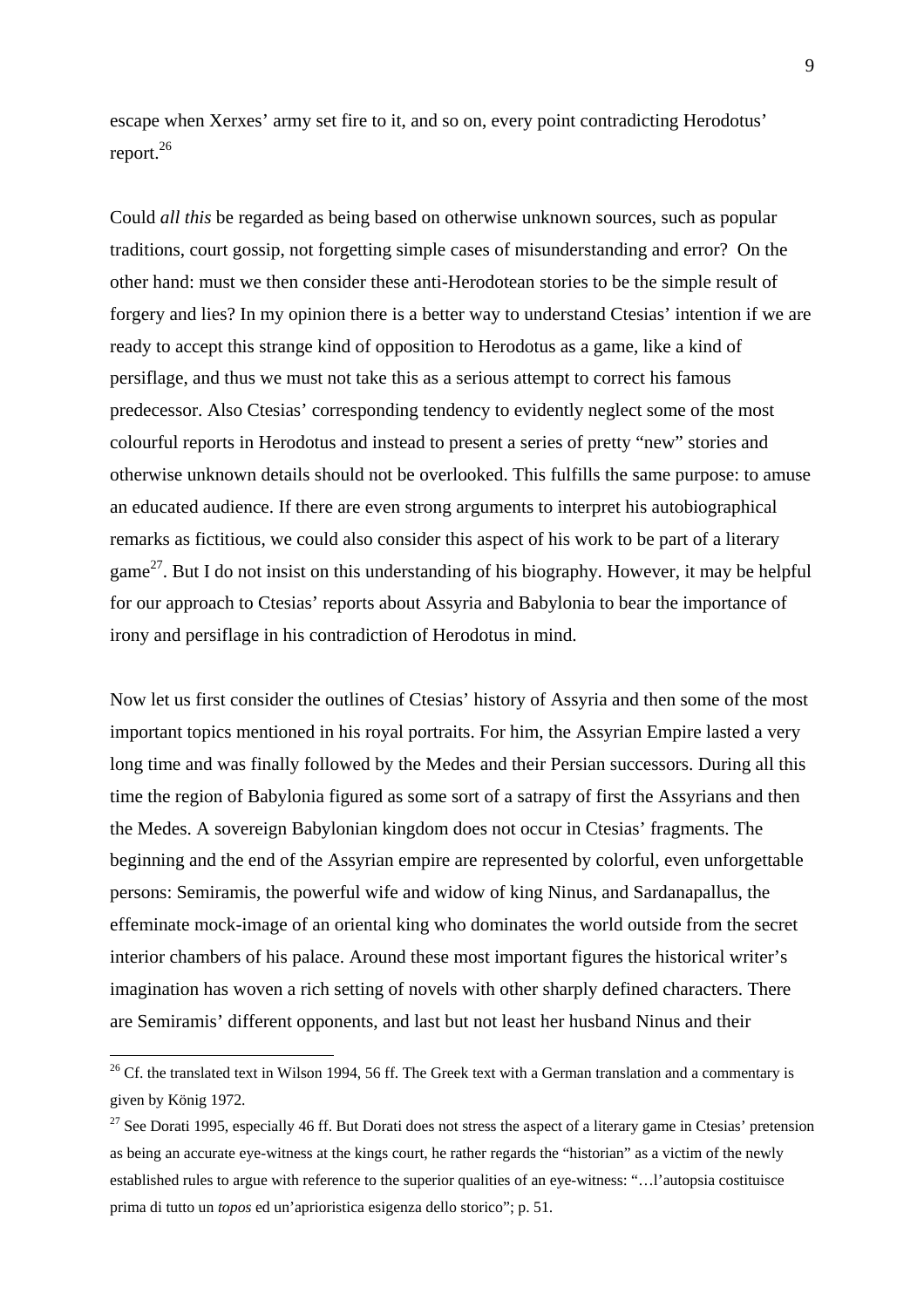decadent son Ninyas. Then there is Sardanapallus' court with all its eunuchs and mistresses and on the other side are the mighty adversaries who could finally defeat this former greatest Empire.<sup>28</sup> But between the reign of Semiramis' son Ninyas and that of Sardanapallus we find a gap in Ctesias' report, filled up only with proper names and the dates of 30 rulers (including Sardanapallus) – a great number of unimportant kings who reigned over a period of 1300 or 1360 years, i.e. approximately double the length calculated by Herodotus for the existence of the Assyrian Empire before the secession of the Medes under their king Deioces.

If we are not misled by the fragmentary status of Ctesias' work, the king-list is filled up with some chronological cross-references to the Greek mythological past, but the only remarkable date in Diodorus' eyes was the supply of soldiers delivered by king *Teutamos* (Diodorus II 22) which were required to defend Troy against the Greek heroes. -- In contradiction to Herodotus the origins of the Assyrian empire are not chronologically correlated – not even in a very approximate way -- with the fall of Troy but are estimated as going back almost as far as the fall of Troy was antecedent to the end of the Assyrian empire.<sup>29</sup> In contradiction to Herodotus' report, through her marriage Semiramis became the first Assyrian queen and is praised as the foundress of Babylon, whose most important buildings were simply buildings not mentioned in Herodotus' famous description of the city. And just to be contrary the city of Ninus, founded by her husband, is located near the River Euphrates. Diodorus seems to follow Ctesias faithfully in his "error", but he gives the correct placement of Ninus within another source-context (cf. XVII 53,4 and 55,3), while Nicolaus of Damascus (i.e. the Byzantine *Excerpta de insidiis*) corrected Ctesias' "error" without any commentary (FGrHist 90 F 3, line 22 f.).<sup>30</sup> Strabo who was probably dependent on Ctesias through some intermediary sources avoided the "mistake" (cf. XVI 1-3).

But let us return to the catalogue of kings and queens. The best documented Assyrian king in Herodotus, Sennacherib, simply disappears under the influence of Ctesias' work, if we take Diodorus, Strabo and Justinus as our evidence. Nevertheless, he is brought back to mind by Berossus and the later chronographers. But we also observe the loss of Herodotus'

<span id="page-9-0"></span> $28$  For the general aim of Ctesias' image of the Assyrian Empire see Sancisi-Weerdenburg 1987 (cf. above n. ….).

<span id="page-9-1"></span> $^{29}$  A detailed analysis of Ctesias' king-list is presented by Boncquet 1990; cf. especially p. 15: "In his eagerness to improve on Herodotus and to demonstrate that the Assyrians had an older history than the Greeks, Ctesias put Ninus some 1000 years before the Trojan War".

<span id="page-9-2"></span> $30$  See Bigwood 1980, 197.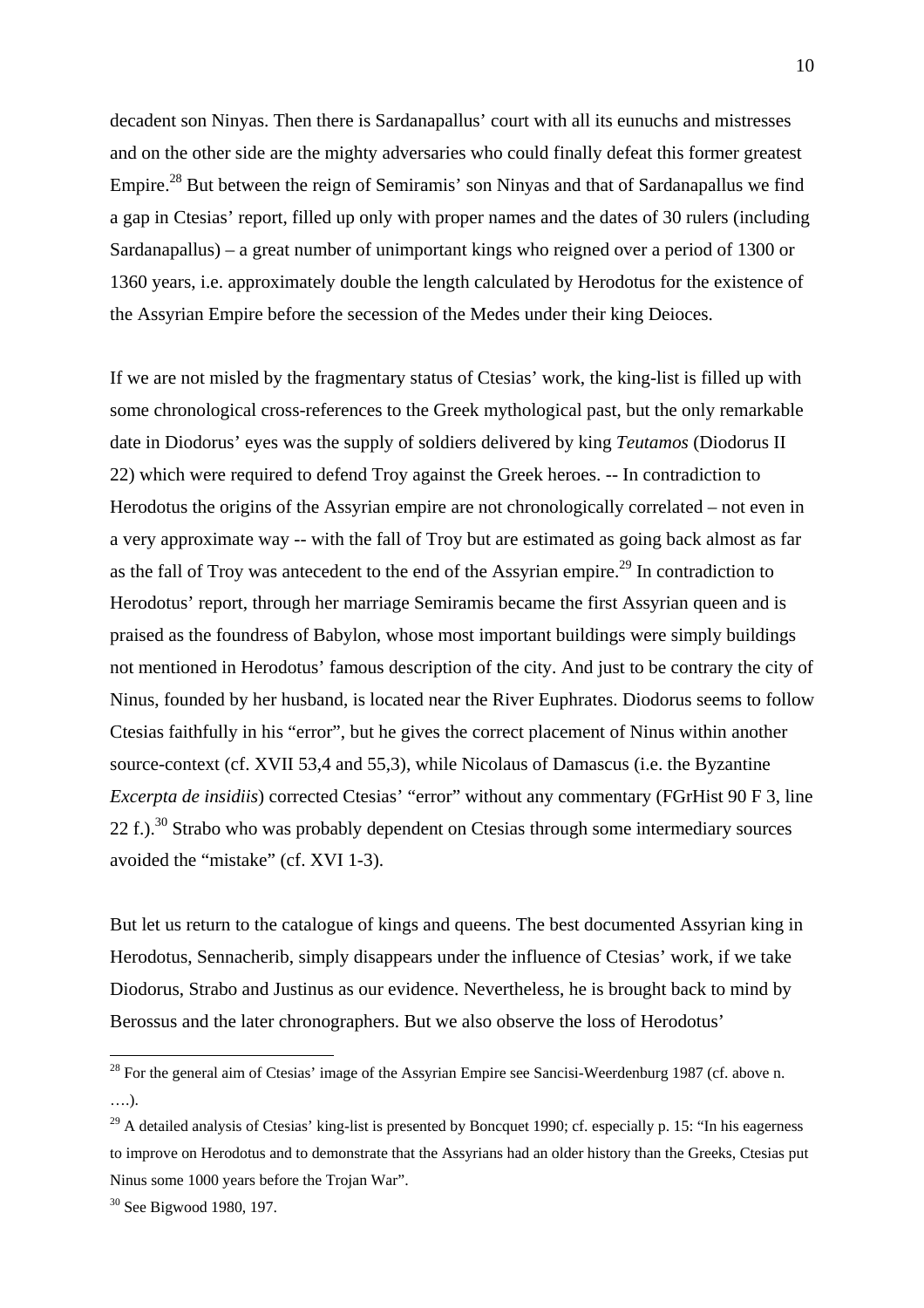Babylonian queen Nitocris and she was never mentioned by later writers. If one should consider her to be a tolerable loss with regard to her doubtful historical existence we must take in evidence the fact that her husband and her son disappeared with her. However, more importantly, due to Ctesias' influence there is no hint at all of the former existence of a sovereign Babylonian Empire either in Diodorus or in Strabo and Justinus. Herodotus' superior historical knowledge was underestimated by those important writers of universal history and geography.

Now there are strong arguments that Ctesias had his own good reasons to "correct" Herodotus' report concerning the history of Babylon after the fall of Nineveh. If he pursued the idea that at any time one mighty kingdom held the position of hegemony over (upper) Asia, the Medes as the ones who – according to Herodotus! – took the capital of the former Assyrian Empire must also be regarded as the heirs of this power, whereas the region of Babylonia appeared to be only some kind a satrapy of either the Assyrians or the Medes.<sup>31</sup> This approach bears his logic, but we must not forget the price which has to be paid by Diodorus, Strabo and other writers under Ctesias' influence: they had to neglect Herodotus' otherwise well-known *Babylonian Logos* as far as the history of the city is concerned. And, of course, they had to ignore Berossus' *Babylonian History*, but this would not be surprising if we consider the limited reception of his work as a whole.<sup>32</sup> This neglect of Berossus' work by those authors who formed the mainstream of universal-history is a pity since he himself must have been eager to reach his Greek-speaking public. Thus we have to take a closer look at his situation between his own Babylonian tradition and the dominance of Greek historiography.

### **II Berossus and the Greek tradition**

Berossus was evidently forced to make certain compromises for his Greek-speaking public and -- more important -- to the Greek art of historiography in general. He wrote in Greek, he presented himself as the author, he considered the telling of the mythological tradition – stories about the creation of the world and the origins of mankind – as a primary factor in relating *history* and he embedded the history of Babylonian kingdoms in the description of the

<span id="page-10-0"></span> $31$  Cf. Kuhrt 1987, 32 f.

<span id="page-10-1"></span> $32$  Cf. Verbrugghe – Wickersham 1996, 27 ff.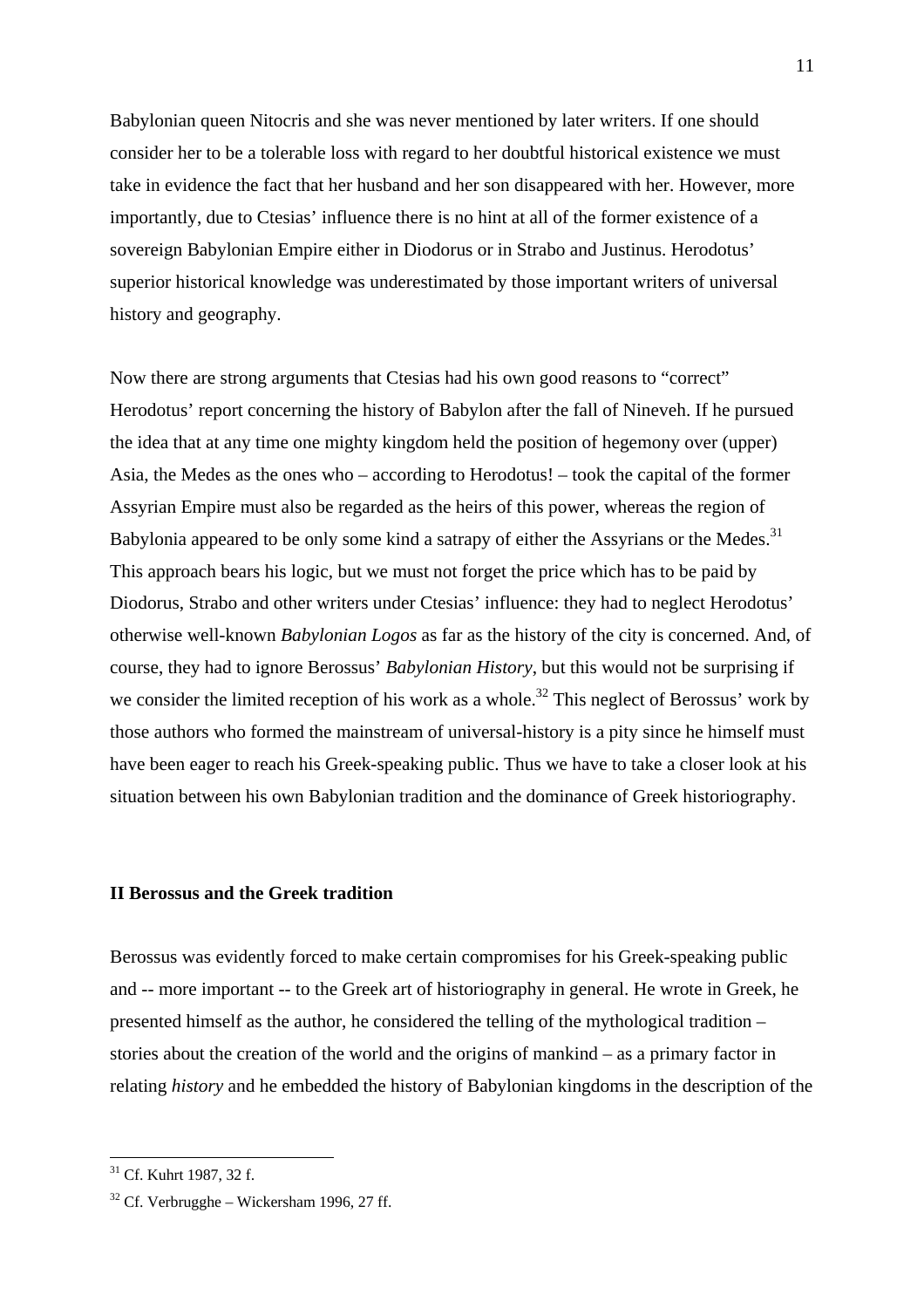country, its geography and its specific products.<sup>33</sup> But there are also important differences to the common Greek tradition of historiography. Of course, our knowledge is limited by the very unsatisfactory status of the fragments, but it seems to be not only accidental that there are a few traces of real stories, of all that rich tradition of novels and even romances. Nevertheless, Berossus seems to follow certain lines of Greek tradition given by Herodotus and -- more important -- by Ctesias, a tradition so different from the information Berossus could have received from cuneiform sources.

Before we go into detail we have to be aware that Berossus concentrated his attention on the kingdom of Babylon and neglected the importance of the Neo-Assyrian Empire. This fact is well known and a plausible explanation is given, for example, by Amélie Kuhrt: "Assyrian history was completely ignored except for those Assyrian kings who had ruled directly over Babylon; in this Berossus was clearly following the Babylonian chronicle tradition".<sup>34</sup> But a closer look at the relevant fragments lets one pose some critical questions. No easy answer will do. Berossus was in some respect influenced by Greek traditions concerning the Assyrian Empire, but he was not able to conceal these traditions with his concept of Babylonian rule. He had, in my opinion, only vague ideas about the Neo-Assyrian Empire and its most important rulers and that impression is – probably -- not a simple consequence of the fragmentary status of his work.[35](#page-11-2) 

Let us first consider the rank he attributed to the legendary Queen Semiramis, legendary not meaning her actual existence, since her name may be traced back to Sammuramat, wife of Samshi-Adad V and mother of Adad-Nirari III, "although there is no evidence she bore a title equivalent to the modern conception of what a queen is".<sup>36</sup> Yet, she certainly had a special rank in the royal family and for some years she ruled *de facto* the empire, including

<span id="page-11-0"></span> $33$  See especially Kuhrt 1987, 46 ff.; Verbrugghe - Wickersham 1996, 25 ff.

<span id="page-11-1"></span><sup>&</sup>lt;sup>34</sup> Kuhrt 1987, 45.

<span id="page-11-3"></span><span id="page-11-2"></span> $35$  Of course, if one considers Alexander Polyhistor to be the source of almost all the relevant later "fragments" – cf. especially Schnabel 1923, 134 ff.; Burstein 1978, 10 ff. --, it would be easy to attribute all kinds of confusion or ignorance to him and to those using him as their source. But the problems raised by the extant fragments remain the same. One could even move one step further and follow Schnabels conviction that Polyhistor based his *Assyriaka* and *Mediaka* primarily on Ctesias, "ihn aber gelegentlich durch eine Einlage aus Berossos ergänzte, ebenso wie er in sein Berossosexzerpt Einlagen aus anderen Schriftstellern machte"; cf. Schnabel 1923, 153. But in this way our judgement about the problem, what could be attributed to Berossus and what not, would became widely arbitrary.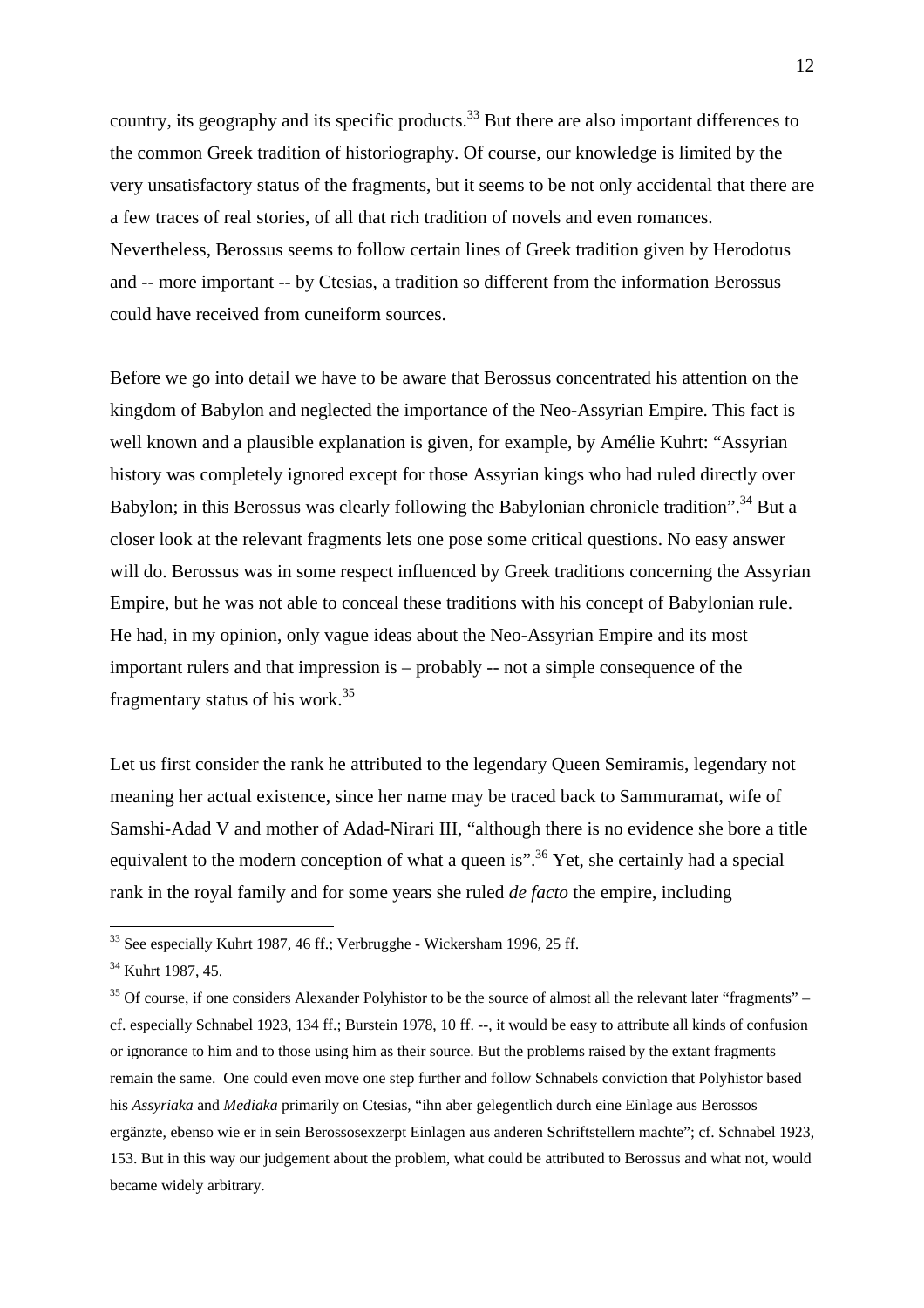Babylonia. We are not able to follow the way through the darkness of all these unspecified "cultural relations" which may have been responsible in bringing about a piece of solid tradition concerning her role in early Greek historiography. From the time of her first appearance in Herodotus' *Histories* Semiramis maintains her position in the western image of Assyria and Babylonia, and due to Ctesias literary power she was even respected as the mother of a long lasting dynasty and the city-founder of Babylon.<sup>37</sup>

Berossus certainly knew about her husband Ninus from his Greek sources and he was probably aware of the dubious character of this person who appeared as an eponymous hero corresponding to Greek ideas of mythological city-founders. There is also no doubt that he would never have accepted Ctesias' provocative gesture to place Nineveh, Ninus' new capital, on the River Euphrates. In Berossus' dates for the Mesopotamian kings there was evidently no room for king Ninus. But regarding his wife, the situation is different.<sup>38</sup> Berossus probably rejected all the romantic and novelistic imaginary accounts of Semiramis as an attractive, even frivolous and indeed very powerful woman, and he could not sanction her position as the lady who founded Babylon of her own will. But what we know for certain from all his doubts – due to Josephus' quotation – is not much: "Thus Berossos gave his account about the kings mentioned above and about many other things besides in the third book of his Chaldean history, in which he also blames the Greek writers for their silly mistake in saying that Semiramis of the Assyrians founded Babylon and ascribing to her its wondrous buildings" (F 9a Verbrugghe – Wickersham).

Berossus' statement about the Greek writers sounds rather sharp, nevertheless he made a substantial contribution to their legendary tradition about Semiramis: he gave her a place at the beginning of a special epoch, starting with her as the founder of a dynasty who was followed by 45 anonymous kings over a time span of some 526 years until we come to other well-known representatives of Assyrian power: to Phulos and to Senakheirimos, both

 <sup>36</sup> Verbrugghe - Wickersham 1996, 21.

<span id="page-12-0"></span><sup>&</sup>lt;sup>37</sup> The main source for our knowledge of Ctesias' portrait of Semiramis is Diodorus, but he adjusted the tradition in order to develop his own picture and there are strong arguments that the image of the queen in Ctesias' original work was in a great many details worse, more oriented on the themes of sex and crime. See Comploi 2000, especially 233 ff., with a comparison of the different fragments and further references.

<span id="page-12-1"></span> $38$  Kuhrt 1987, 45, stresses the argument that in Berossus' account . Ninus and Semiramis were entirely absent". That should be corrected in respect to Semiramis. Nevertheless she is right to refer back to Abydenus, quoted by Eusebius (Karst 1911 p. 25): "Des Ninos und der Sâmiram haben sie (die Chaldäer) nicht sonderlich acht".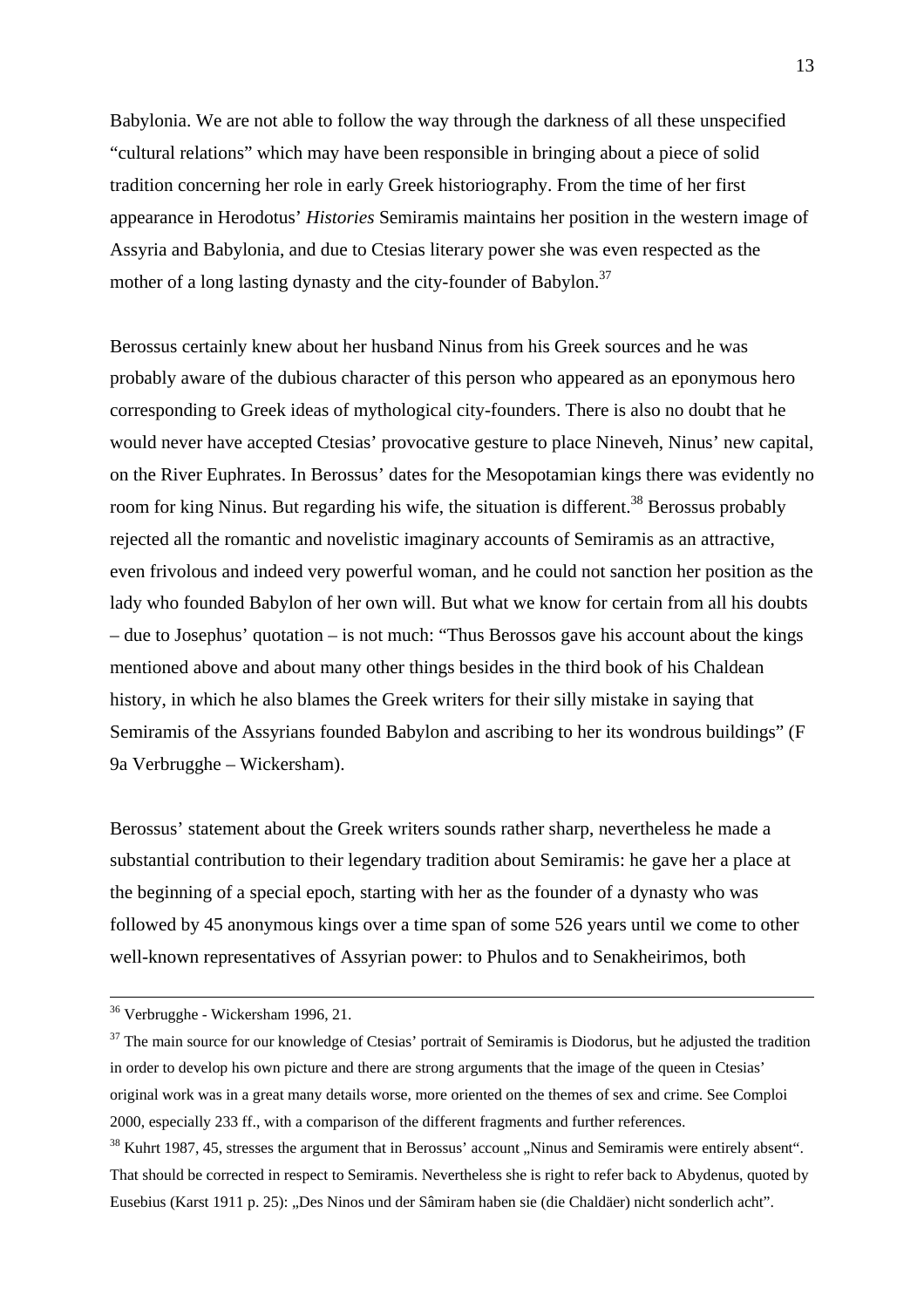embedded in either the Hebrew or the Greek tradition. The chronological time span of 526 years may remind one of Herodotus' calculation that the existence of the Assyrian Empire lasted about 520 years until the Medes revolted during the reign of their king Deioces. However, the number of 45 kings would be difficult to conceal with Herodotus' ideas.<sup>39</sup> On the other hand, the resemblance to Ctesias' king-list should not be overlooked. There was also a long series of rather unimportant kings, i.e. 29 persons who ruled over a distance from even 1300 or 1360 years. And this king-list covered a gap of historical information between the famous deeds of the family of the city-founders -- i.e. Ninus, Semiramis and their son Ninyas -- and the colorful story of the decadent last emperor, Sardanapallus. A similar but in other ways different gap in Berossus' report included all the kings between Semiramis and Phulos, but finally he too marked the beginning and the end of a constant reign over Assyria with the kingship of Semiramis and that of Sardanapallus. But there is a tricky problem: it seems to be unclear to what extent this king-list was oriented on the rule over Assyria as well as over Babylon.

One should therefore take a first step to consider the names of these queens and kings in the extant fragments of Berossus which are explicitly connected in some way or the other with the Neo-Assyrian Empire; there are only a few! First, Semiramis is introduced as a queen who reigned over Assyria. Her position as the first in a new dynastical series demonstrates her estimated importance, but her identity as a concrete "historical" figure in the modern sense would remain doubtful as far as Berossus is concerned, whose chronological calculation would take her back to the Bronze Age, at least more than 400 years before the reign of Sammuramat.

The next figure to be examined is Phulos. It is unclear in how far Berossus reported the special deeds of this king, since our information does not go back to Berossus himself, but to Alexander Polyhistor and those referring to him, whose special concern was to prove the correctness of the Holy Scriptures by quoting Chaldean traditions given by Berossus. [40](#page-13-1) If we are able to identify Berossus' king Phulos as Tiglatpilesar III, this is mainly due to the

<span id="page-13-1"></span><span id="page-13-0"></span><sup>&</sup>lt;sup>39</sup> Herodotus himself preferred the widely accepted calculation which was the equivalent of roughly three generations to a total of 100 years; see Ball 1979; Burkert 1995. The tradition about the Lydian dynasty as reported by Herodotus -- 22 generations of rulers of Heracledean origin over 505 years (I 7) – is highly dubious. A calculation with 45 kings during an estimated time of 526 years would be impossible in Herodotus' eyes. <sup>40</sup> To what extant our knowledge of Berossus' work depends mainly on Polyhistor is not easy to decide; cf.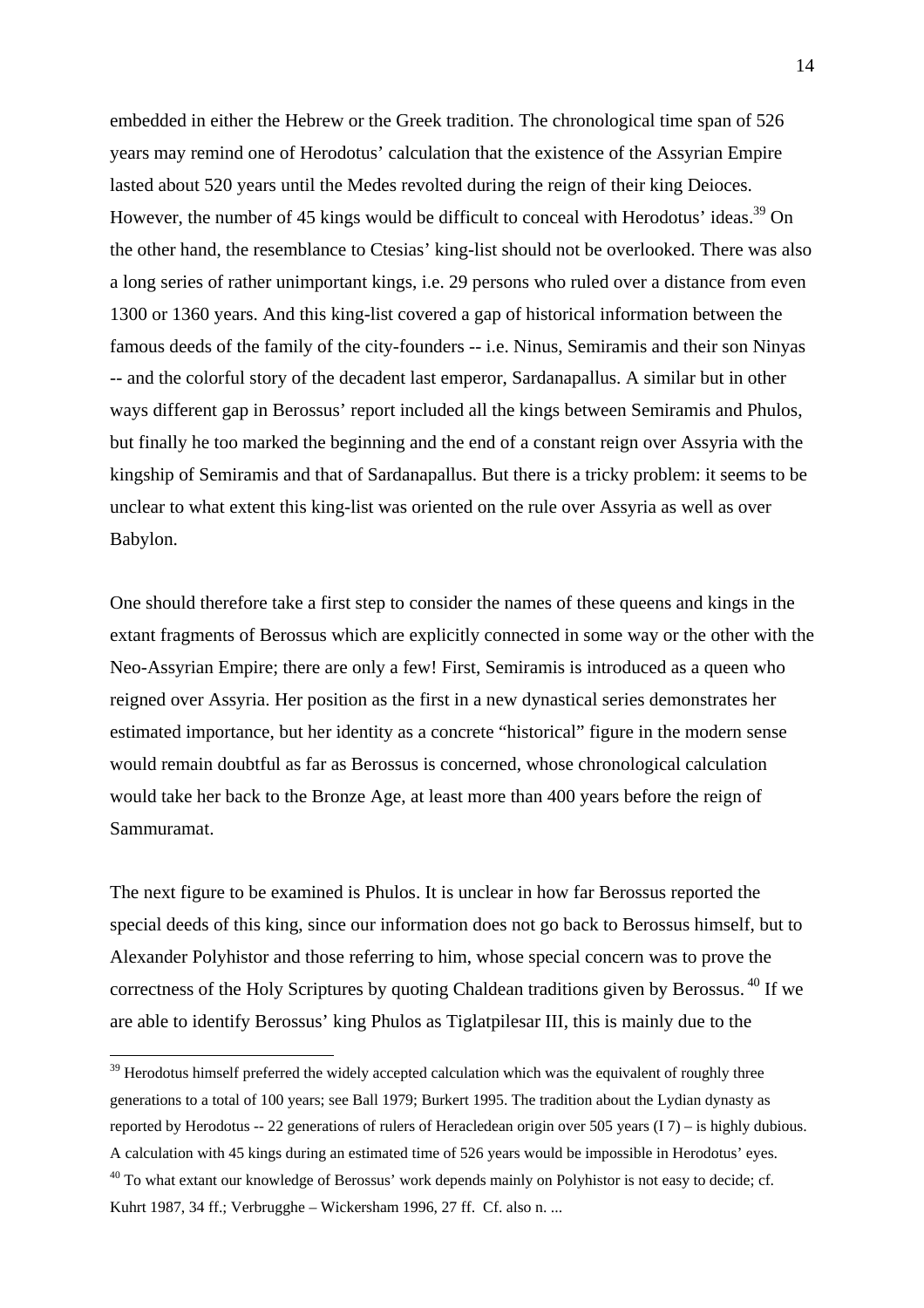Hebrew tradition (cf. especially Regnorum IV 15, 29) in correspondence to our cuneiform sources; but it is also possible that Berossus himself mentioned the king's name in a manner that enabled Polyhistor (and his followers) to identify him as the well-known Assyrian conqueror. Nevertheless, we should note that Polyhistor simply refers to him as "King of the Chaldeans". It is only due to Polyhistor's or Eusebius' remark that "the history of the Hebrews mentions (him) and also calls Phulos" (F 5 Verbrugghe – Wickersham) that a reader who had no knowledge based on cuneiform records would necessarily conclude that this Phulos ruled over the entire Assyrian empire.

There is no similar problem regarding Sennacherib. Josephus testifies that "Berossos, the writer of the Chaldean history, records the kingship of Senakheirimos and says that he ruled the Assyrians…" (F 7 Verbrugghe – Wickersham). But another obstacle is presented by Eusebius' quotation: Since his reference-author Polyhistor (if not Berossus himself) wrote that this Senakheirimos was king (immediately) after Phulos (F 5 p. 52 Verbrugghe – Wickersham), we have to consider a remarkable gap in the expected Assyrian king-list. Neither Shalmanesser V nor Sargon II is mentioned in the fragments. However, their successor Sennacherib was important enough to find his place in Berossus' report. For once his presence is mentioned in the Holy Scripture, noted at least by Polyhistor (if not yet by Berossus) and therefore by the later chronographers (F 8b Verbrugghe – Wickersham). But Berossus – via Polyhistor - gave much more information. What he said about Sennacherib's confrontation with the Greeks in Cilicia is very important for our knowledge<sup>41</sup>, though there are some details which must be treated with great caution.<sup>42</sup> Josephus finally mentions a campaign "throughout Asia and Egypt" (F 8a Verbrugghe – Wickersham). In this respect Herodotus maintains a greater knowledge. Nevertheless, Berossus' account has other qualities. He gives a great many details concerning the treatment of Babylon during Sennacherib's reign as reported by Eusebius via Polyhistor (F 8b Verbrugghe – Wickersham). With an important exception – concerning the reign of Ashur-nadin-shumi who is ignored as is Mushebiz-Marduk – and apart from some minor errors, Berossus`extant fragments present a

<span id="page-14-0"></span> $41$  See Haider 1996, 85 ff., especially n. 151 with further references.

<span id="page-14-1"></span><sup>42</sup> Cf. Lanfranchi 2000, 22 ff.; Rollinger 2001, 240 ff. **-** Lanfranchi compares the different versions of the battle between Sennacherib and the Greeks in the extant fragments based on either Alexander Polyhistor or Abydenus in order to re-establish Berossus' original version and he considers the possibility that Berossus himself blended different information based on cuneiform records with the result of his own historical reasoning.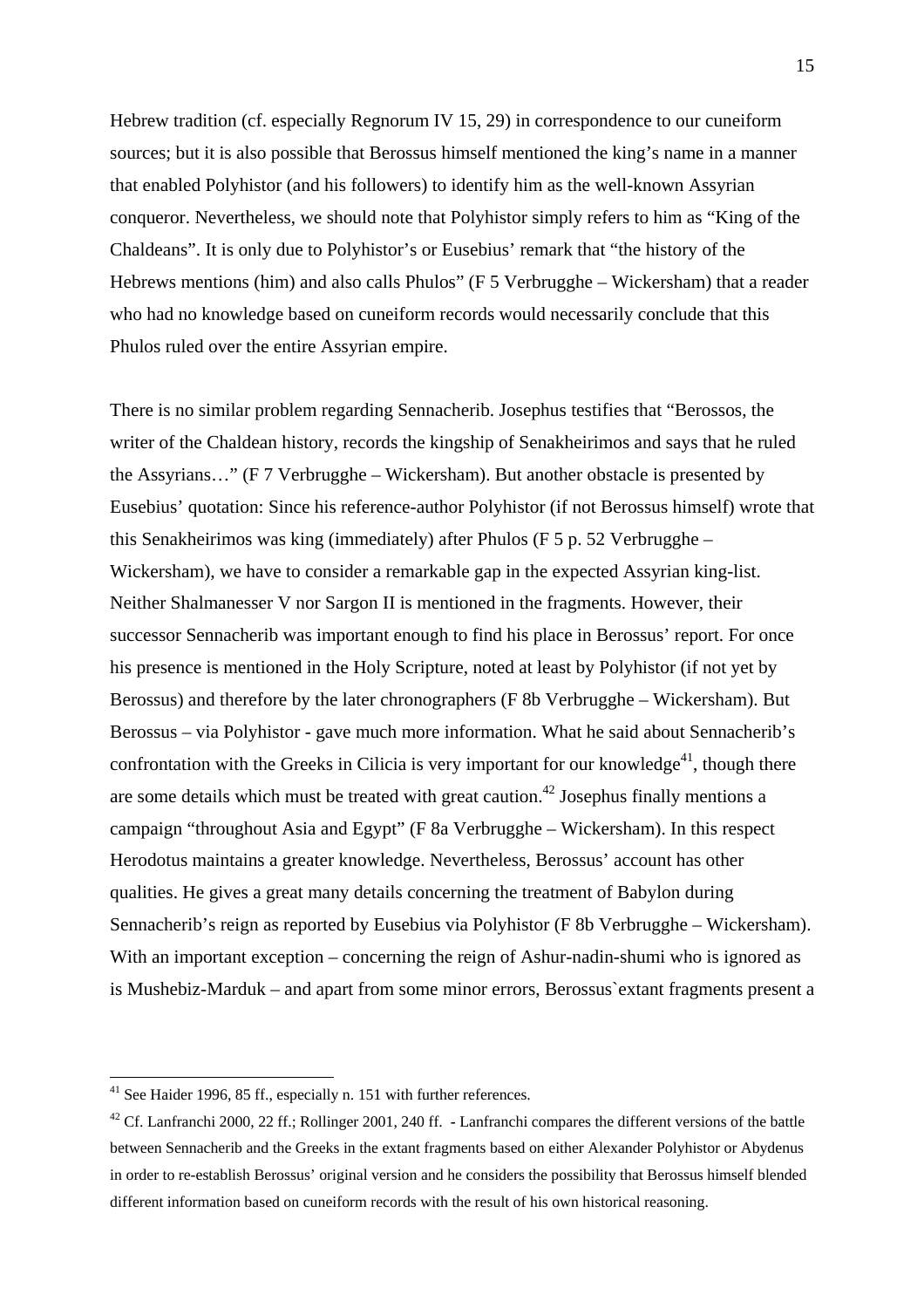correct king-list for Babylonia during the reign of the Assyrian king Sennacherib.<sup>43</sup> But Eusebius probably had no clear-cut ideas about the concrete relationship between those rulers over Babylon and the Assyrian-Empire with the one exception of Sennacherib's campaign: "Senakheirimos, king of the Assyrians, led an army against Babylonia, showed a bold front, and conquered. He took captive Belibos (i.e. Bel-ibni) and his friends and brought them to Assyria. He then ruled over Babylonia and made his son Asordanios (i.e. Esarhaddon) king over them. Then he went back to Assyria" (F 8b Verbrugghe – Wickersham).

Within the fragments of Berossus this brief comment by Eusebius is the only testimony relating immediately to Sennacherib's son and successor Esarhaddon. However, we are told that Sennacherib was killed in a conspiracy by another son, Ardumazan, a fact which is noted by Eusebius via Polyhistor (F 8b Verbrugghe – Wickersham). Furthermore, Eusebius remarks generally that Polyhistor was in agreement with the Hebrew tradition when he reported about Senakheirimos' son. This is important not only in respect of the name of the murderer Ardumazan (or Adramelos, following Abydenus who was also dependent on Berossus), but also with regard to the comment in the Book of Kings that Sennacherib's son Asordan (i.e. Esarhaddon) followed his father on the throne, when Sennacherib was slaughtered by his sons Adramelech and Sarasar (Regnorum IV 19, 37).<sup>44</sup> Without this reference and with nothing else other than the comments of Eusebius, we have no chance of getting a clear idea of Esarhaddon's kingship over the Assyrian Empire. And that he – and not his father, as noted by Berossus – indeed "campaigned throughout Asia and Egypt" would never be supposed by reading only the fragments of the *Babyloniaca.*

The case of Assurbanipal is even more complicated. He is only mentioned by Eusebius or Polyhistor who lists the successors of Sennacherib as follows: Sennacherib's son (=Asordanios), Samoges and Samoges' brother. The next to be mentioned is already Nabopalassaros. Evidently Samoges' brother must have been identified with Sardanapallus, since a few lines later Eusebius – still basing his facts on Polyhistor – says that after Samoges, Sardanapallus gained the throne and reigned over the Chaldeans. So far the fragmentary quotation of Polyhistor's text corresponds to the fact that Assurbanipal had defeated his

<span id="page-15-0"></span><sup>&</sup>lt;sup>43</sup> Cf. Burstein 1978, 36 f. = Appendix 3, and the tables in Verbrugghe – Wickersham 1996, 76 ff. The problem of the identity of Senacherib's brother who is listed as the next follower by Eusebius is treated by Burstein 1978, 23 n. 71: "…at present no solution seems possible".

<span id="page-15-1"></span><sup>&</sup>lt;sup>44</sup> See Parpola 1980.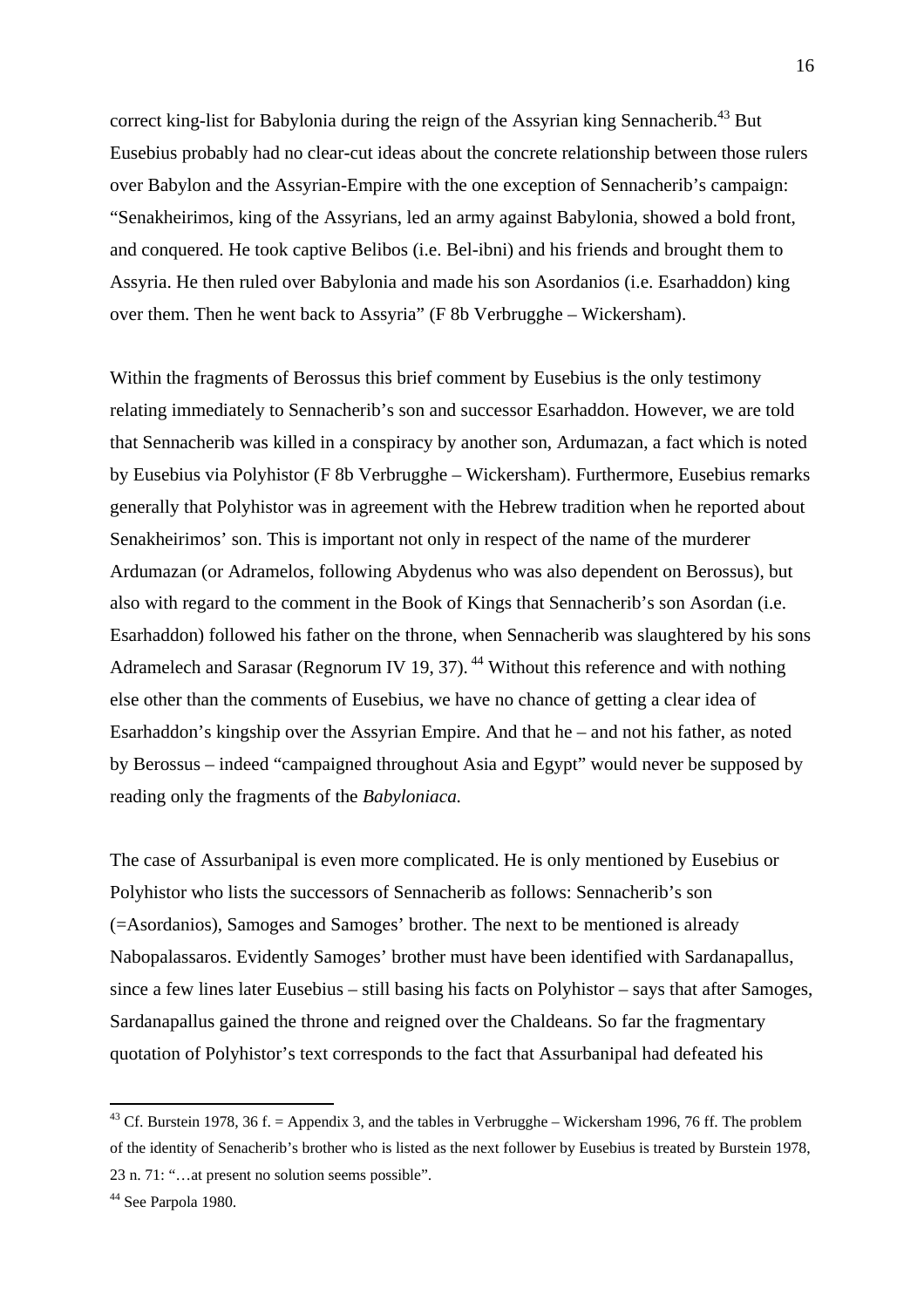rebellious brother Shamash-shum-ukin, i.e. Samoges, and conquered the city. Next we are told by Eusebius that the father of Naboukhodonosoros (i.e. Nabopolassaros) sent envoys to the satrap of the Medes in order to collect a bride for his son (F 8b Verbrugghe – Wickersham p. 56). No further comments on Sardanapallus are made in Berossus' fragments. Not a single word makes an allusion to any of the fantastic stories about Sardanapallus' deeds in the older Greek tradition. At least the usual Greek name of the king is given. But to get the idea that this Sardanapallus once reigned over the entire Assyrian Empire one has to compare the brief piece of information given by Berossus' or Polyhistor's fragments with the legendary Greek tradition of Sardanapallus as presented by Ctesias. Once again it seems to be unclear to what extent the rulers of Babylon, who were listed from Phulos down to Sardanapallus, are connected with a contemporary kingdom in Assyria[.45](#page-16-0) 

Last but not least one should not forget that the general relationship between Berossus' kinglist from Semiramis to Sardanapallus and his remarks about the chronological order of the Babylonian kingdom is unclear. Berossus himself was aware of the lack of concrete dates and deeds relating to the kings mentioned in earlier books of the *History of Babylonia.* And there was evidently an explanation. I quote the Byzantine chronographer Syncellus: "As Alexander and Berossos record, both of whom have recounted the foundation stories of the Chaldeans, Nabonassaros, having collected the deeds of the kings who ruled before him, destroyed them, so that only from his reign on is there an accurate record of the Chaldean kings" (F 7 Verbrugghe - Wickersham).[46](#page-16-1)

We could be glad if the consequences of that statement would be a Babylonian king-list from Nabonassaros down to the rulers of the Neo-Babylonian Empire and further to the Persian

<span id="page-16-0"></span><sup>&</sup>lt;sup>45</sup> There is no mention of any existing ruler between Sardanapallus and Nabopolassaros in the context of the Armenian version of Eusebius related to Polyhistor (and in the fragments collected by Verbrugghe-Wickserham). But obviously Berossus had more information about the last rulers of the Assyrian Empire. Abydenus mentions Sarakos (i.e. Sin-shar-ishkun) as the last ruler over Assyria and reports that his palace burned down (Eusebius ed. Karst p. 18 = FGrHist 685 F 5). The same tradition was attributed by Syncellus *expressis verbis* to Polyhistor (= Berossus F 7 d Jacoby, FGrHist 680). Burstein 1978, 26 n. 101, considers the possibility that Berossus himself transferred to Sarakos "the manner of death assigned in the Ctesian tradition" to Sardanapallus. Another consideration is presented by Murphy 1989, 36 n. 76 relating to Ctesias' story of Sardanapallus: "If Sin-shar-ishkun did burn himself in his palace, he imitated the final act of King Shamashshuma-ukin…in 648 B.C.". – For the situation of Nineveh after the fall see Dalley 1993; for the final period of Nippur see Cole 1996, 78 ff.

<span id="page-16-1"></span><sup>&</sup>lt;sup>46</sup> The authenticity of the quotation is clearly defended by Burstein 1978, 22 n. 66.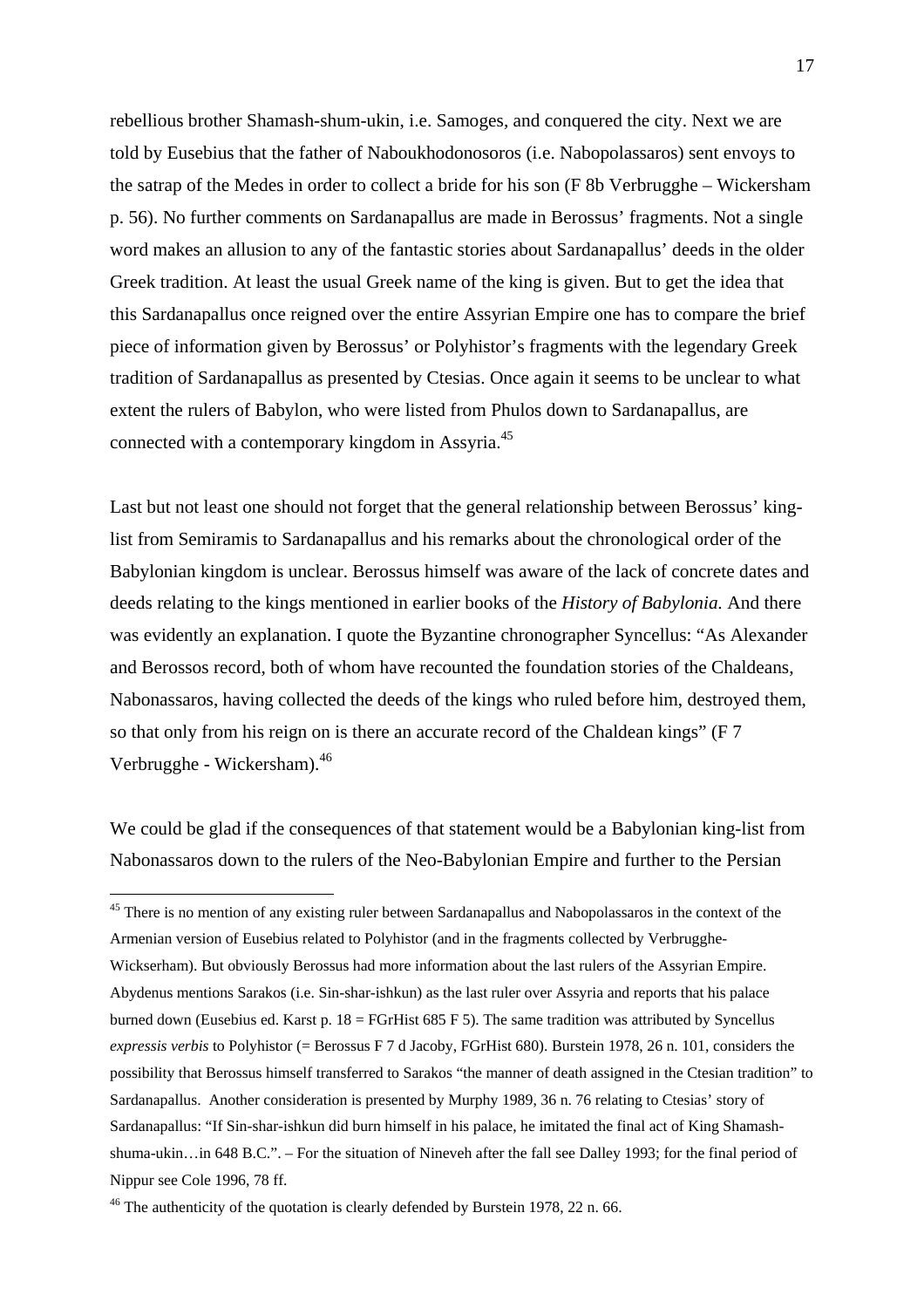kings as is the case in some cuneiform chronicles and in the Ptolemaic Canon. However, the extant fragments of Berossus are disappointing. There is still a lack of information concerning the rulers between Nabonassaros and Phulos and between Phulos and Senakheirimos. Obviously a full Babylonian king-list from Nabonassaros downwards would not harmonize with Berossus' own ideas. The lost catalogue of 45 kings between Semiramis and Phulos (cf. F 5 Verbrugghe - Wickersham) could have been the result of some knowledge based on Babylonian sources and the necessary tribute to the speculative Greek tradition concerning the rulers of the Assyrian empire. On the one hand Berossus was eager to show the importance of Babylon over the centuries and therefore tried to give an exact list of the Babylonian rulers, on the other hand, he had to respect the traditions known to his Greek public. There was no easy way to avoid the dilemma. The Egyptian Manetho had similar problems. In both cases one should not underestimate the authority of the established Greek historiography. The problem even exists in those parts of Berossus' fragments which concentrate on the following epoch of the Neo-Babylonian kings.

First one should consider the strange comment made by Eusebius that the father of Naboukhodonosoros, i.e. Nabopalassaros, sent envoys to Astyages (Azdahak), the satrap of the Medes (Marer), to choose Astyages' daughter Amytis (Amuhidin) as a bride for his son (Eusebius ed. Karst p.  $14 = F 8 b$  Verbrugghe –Wickersham p. 56). Polyhistor, who is quoted as the immediate source of information and probably Berossus himself, ignored the king-list of the Medes given by Herodotus. [47](#page-17-0) But Herodotus is in accord with our cuneiform sources when he tells us that Cyaxares (=*Umakishtar*) was the chief of the Medes at the time of the fall of Nineveh (and not his son Astyages =*Ishtumegu*). Otherwise the motif of a political marriage which placed Astyages' daughter (i.e. Mandane, mother of Cyrus in Herodotus' story) at the head of a new era is well known from its Herodotean version. Ctesias made up his own story. He called Astyages' daughter Amytis and told some stories full of bloody slaughter about her role at the Persian court. But apart from this special approach to "history" Ctesias too – like Herodotus - reported that Astyages was the last emperor of the Medes and was defeated by Cyrus. Ctesias neglected the existence of the Neo-Babylonian Empire but he was full of stories about the empire of the Medes.

 $\overline{a}$ 

<span id="page-17-0"></span><sup>&</sup>lt;sup>47</sup> Burstein 1978, 25 n. 97, calls the "identification of the Median king involved in the capture of Nineveh" in the same text a surprising error".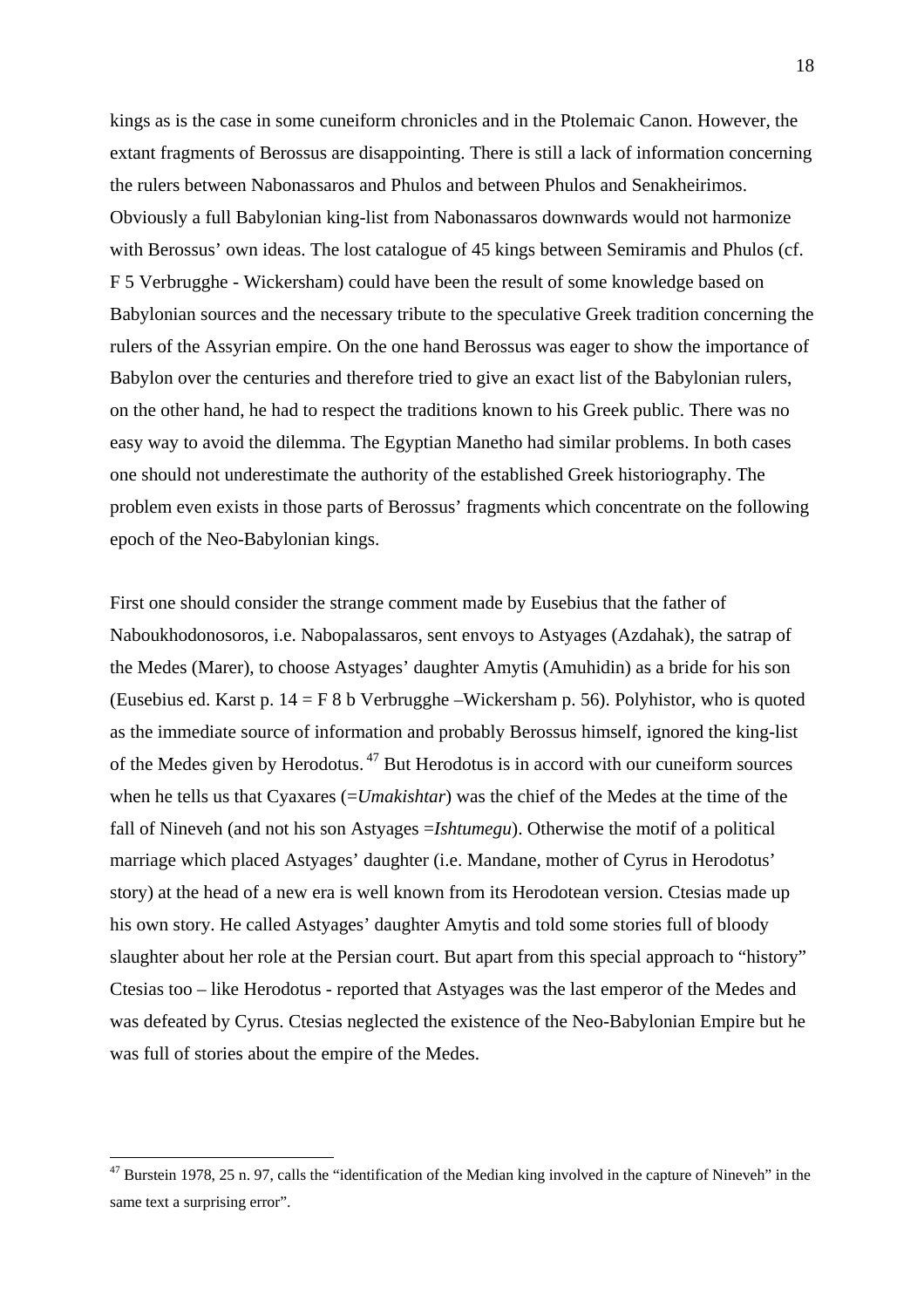Berossus, on the other hand, evidently had his problems not only with respect to the Neo-Assyrian Empire but also to the kingdom of the Medes. Their king is seen as some sort of a Babylonian satrap. There is no comment on the fall of the Assyrian Empire due to Nabopalassaros' coalition with the king of the Medes in the extant fragments. But there must have been some tradition about a Median princess at the court in Babylon. Perhaps in this way Ctesias' Amytis found her way into Berossus' fragments. However, Josephus quotes Berossus by telling us that Naboukhodonosoros "had constructed and prepared what are called Hanging Gardens for his wife, who had a love of the mountains since she had grown up in Media" (F 9 a Verbrugghe – Wickersham = contra Apionem 141). The Hanging Gardens of Babylon found a prominent place in the later ancient literature and they appeared in different catalogues of marvellous buildings, but Berossus remains the only one to attribute their construction to King Nebuchadnezzar. To this day scholars are trying to trace the tradition of these wondrous gardens, with their architectural remains, back to a number of different places either in Babylon itself or even in the former Assyrian capital of Nineveh.<sup>48</sup> The crucial point does not lie in the location of the Hanging Gardens nor in the romantic nature of the story of the king dedicating the gardens to a homesick wife. There is another problem to consider: The combination of Astyages as a Median satrap under the rule of Nabopolassaros and a princess named Amytis as his daughter and Nebuchadnezzar's wife seems oddly dependent on a confused Greek tradition, going back to Herodotus on the one hand and to Ctesias and later Greek writers on the other, "corrected" only by Berossus' true knowledge of the importance of Nabupolassaros and Nebuchadnezzar.<sup>49</sup>

<span id="page-18-0"></span> $48$  Cf. especially Reade 2000 with further references. His arguments support the identity of the gardens visited by Alexander the Great as being the 'Hanging Gardens' and he wants to locate them at the Kasr-district, mainly on the Western Outwork. - Dalley 2002 stresses the argument that Sennacherib evidently dedicated a part of his Western Palace at Nineveh, probably including access to the gardens, to the pleasure of his wife Tashmetumsharrat. But her general tendency to trace the tradition of the Hanging Gardens back to Nineveh – cf. especially Dalley 1994 – is based on the assumption of a total confusion of the two capitals - i.e. Nineveh and Babylon - in the Greek tradition. Yet Herodotus was as well aware of the difference between the two cities.

<span id="page-18-1"></span><sup>&</sup>lt;sup>49</sup> Meanwhile the identity of the creator of the Hanging Gardens was a kind of guess-work in the Greco-Latin tradition, Berossus was eager to establish the importance of Nebuchadnezzar. See, for example, Reade 2000, 200: "It was the failure to recognize the contribution of Nebuchadnezzar…that especially offended Berossus". Cf. also Burstein 1978, 27 n. 106: "In describing the Hanging gardens…Berossus was catering to the interests of his Greek readers". - Dalley 1994, on the contrary, suggests that "Josephus or his source wrongly attributed to Berossus a passage about the Hanging Gardens". Since there is an alternative quotation from Abydenus by Eusebius – FGrHist 685 F 6; cf. Burstein 1978, 27 F 2b – she assumes that this quotation "may be attributed correctly to Berossos but be corrupt in having the name of Nebuchadnezzar substituted for the name of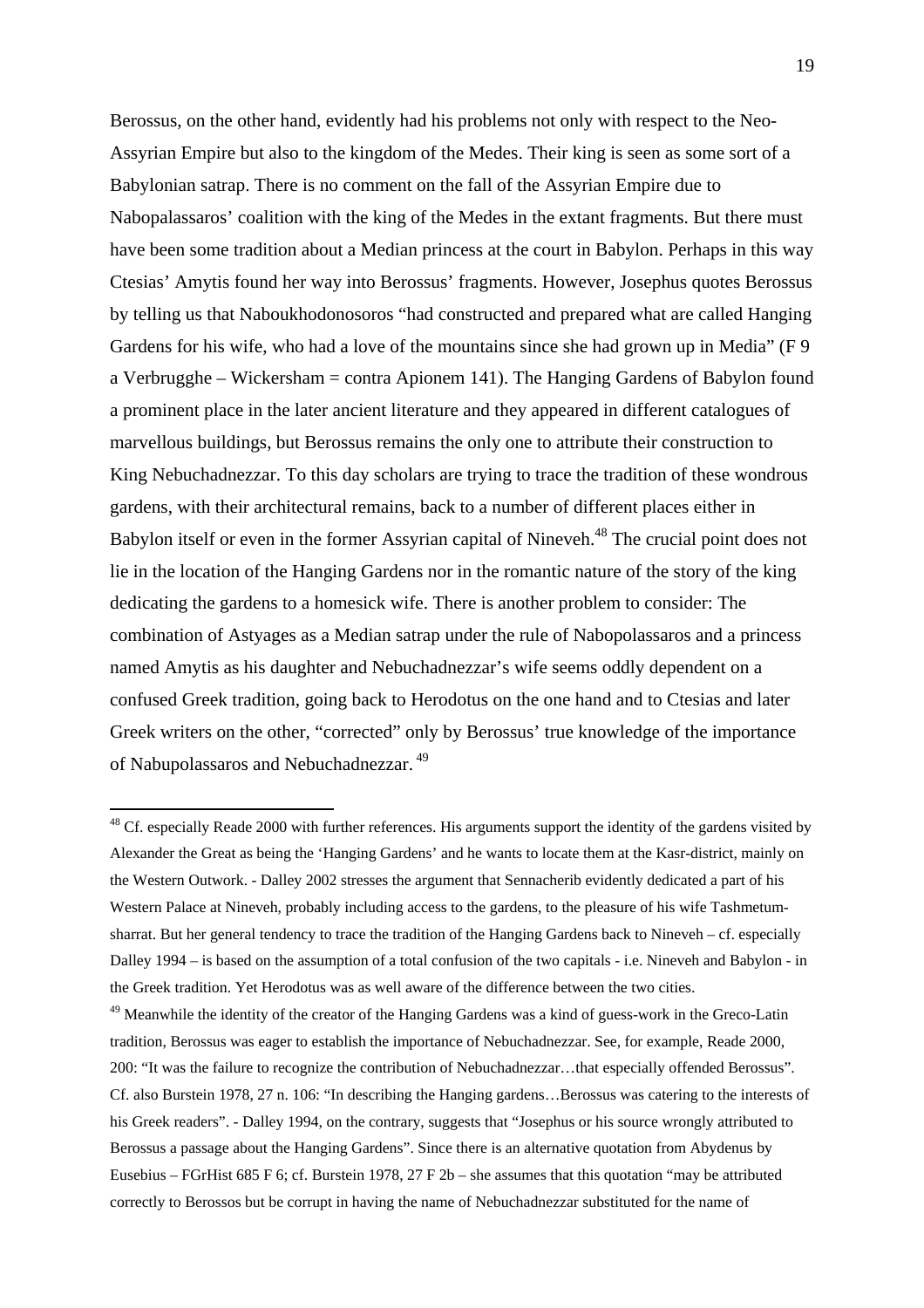Apart from his explanation of the origin of the Hanging Gardens, Berossus here gives another remarkable example of his duty to his Greek-speaking public which is well recorded in the extant fragments and once again gives its author the possibility to praise the deeds of that famous king who was so badly neglected by classical Greek writers.<sup>50</sup> Through Josephus we are also informed that Nebuchadnezzar "rebuilt the old city (i.e. of Babylon) and added a new one outside the walls and made sure that those who intended to besiege the city could no longer divert the river's course" (F 9b p. 58 Verbrugghe – Wickersham = contra Apionem § 139). We should note that Josephus pretends to quote Berossus word for word (§ 134). This makes this testimony all the more important: Berossus or his sources were evidently in some way impressed by the legendary Herodotean tradition about Nitocris and Cyrus and their fatal measures to divert the River Euphrates.<sup>51</sup>

Thus we have to note that even this part of Berossus' report which concentrated on the Neo-Babylonian kingdom - a subject which could be considered to be his domain, not covered by classical Greek historiography – shows the influence of its art of story-telling. Bearing this in mind, one should not be surprised to find that the outer boundaries of the kingdom of Nabopolassaros and his son were clearly overestimated. Egypt seems to be considered to be something like a province of their kingdom – maybe as Amélie Kuhrt pointed out – the memory of those kings should be constructed as a counterpart to the idealization of ancient Egypt and its military power by writers like Hecateus of Abdera. "In this respect Berossus could have been building up on the figure of Nebuchadnezzar II presented as a worldconqueror by Megasthenes in the Indica ...some years earlier".<sup>52</sup> In the eyes of the new dynasty founded by Seleucus it must have been a tempting idea to see oneself in the tradition of a world-wide kingship. And once more we may take note to what extent Berossus was forced to respect the expectations of his Greek or rather Macedonian audience.

Sennacherib"; op. cit. 56.Dealing with the same fragment she also assigns the water-buildings attributed to Nebuchadnezzar by Abydenus to Sennacherib; op. cit. 55 f.

<span id="page-19-0"></span> $50$  For Megasthenes, on the contrary, see n...

<span id="page-19-1"></span> $51$  The authenticity of the tradition of the diversion of the river is stressed by Stephanie Dalley; cf. n. ...

<span id="page-19-2"></span><sup>&</sup>lt;sup>52</sup> See Kuhrt 1987, 56; FGrHist 715 (= Megasthenes) F 1 resp. FGrHist 685 (= Abydenus) F 6 p. 407; these quotations of Megasthenes go back to Eusebius. For Megasthenes *Nabokodrosoros* even exceeded Heracles and conquered the Libyans and the Iberians and forced a part of them to settle on the right side of the Pontos. The Iberians in question seem to be the inhabitants of a region near the Caucasus; cf. the commentary to Euseb. P.E. IX 41,1 p. 456 d 4 by E. H. Grifford (Oxford 1903).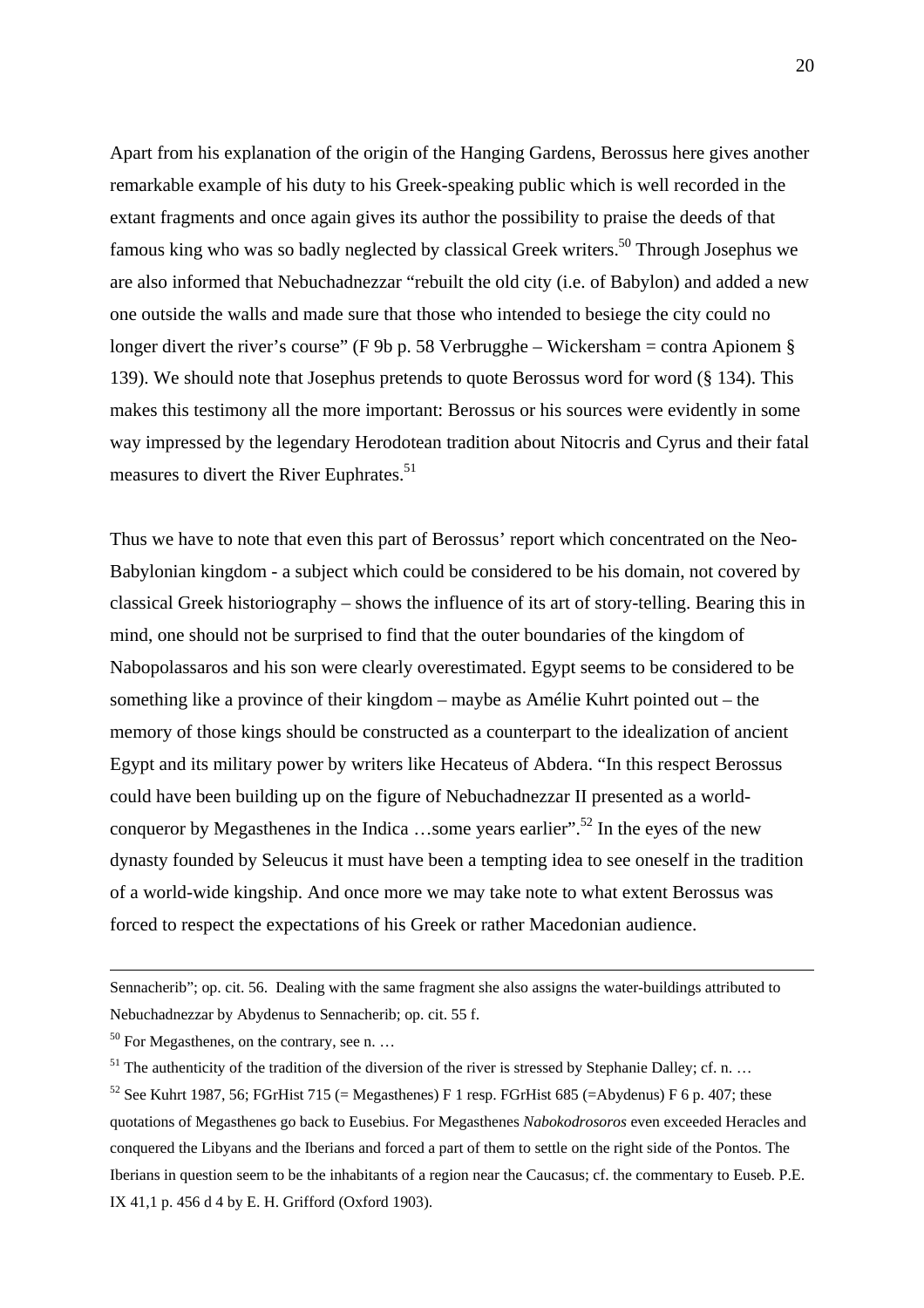#### **Bibliography**

David Asheri (ed.), Erodoto, Le storie. Libro I (introduzione e commento), Milano 1988 Janick Auberger (ed.), Ctésias, Historien de l'Orient, traduit et commenté, Paris 1991 Rashid Ball, Generation Dating in Herodotos, The Classical Quarterly 29, 1979, 276 – 281 Reinhold Bichler, Herodots Welt. Der Aufbau der Historie am Bild fremder Länder und Völker, ihrer Zivilisation und ihrer Geschichte, Berlin 2000 (Antike in der Moderne) Joan M. Bigwood, Diodorus and Ctesias, Phoenix 34, 1980, 195 - 207 Jan Boncquet, Ctesias' Assyrian king-list and his chronology of Mesopotamian history, Ancient Society 21, 1990, 5 – 16 Rykle Borger – Walter Hinz – Willem H. Ph. Römer (Hg.), Texte aus der Umwelt des Alten Testaments I 4: Historisch-chronologische Texte I, Gütersloh 1984 Pierre Briant, Histoire et idéologie. Les Grecs et la "décadance perse", in: Mélanges Pierre Lévêque 2: Anthropologie et société, ed. par M.M. Mactoux – E. Geny, Paris 1989 (Centre de Recherches d'Histoire Ancienne 82), 33 - 47 Walter Burkert, Lydia between East and West or How to Date the Trojan War, in: The Ages of Homer. Festschrift E. Townsend Vermeule, ed. by J. B. Carter - S. P. Morris, Austin 1995, 139 - 148 Stanley Mayer Burstein (ed.), The Babyloniaca of Berossus, Malibu 1978 (Sources from the Ancient Near East I 5) Steven W. Cole, Nippur in Late Assyrian Times. c. 755 – 612 BC, Helsinki 1996 (State Archives of Assyria Studies IV) Sabine Comploi, Die Darstellung der Semiramis bei Diodorus Siculus, in: R. Rollinger – Ch. Ulf (Hg.), Geschlechterrollen und Frauenbild in der Perspektive antiker Autoren, Innsbruck – Wien – München 2000, 223 – 244. Stephanie Dalley, Nineveh after 612 BC, Altorientalische Forschungen 20, 1993, 134 – 147 Stephanie Dalley, Nineveh, Babylon and the Hanging Gardens, Iraq 56, 1994, 45 - 58 Stephanie Dalley, Herodotos and Babylon, OLZ 91, 1996, 525 - 532 Stephanie Dalley, More about the Hanging Gardens, in: Of Pots and Plans. Papers presented to D. Oates, ed. by Lamia al-Gailani Werr and others, London 2002 (Nabu Publications), 67 - 73

Marco Dorati, Ctesia falsario?, Quaderni di storia 21, 1995, 33 – 52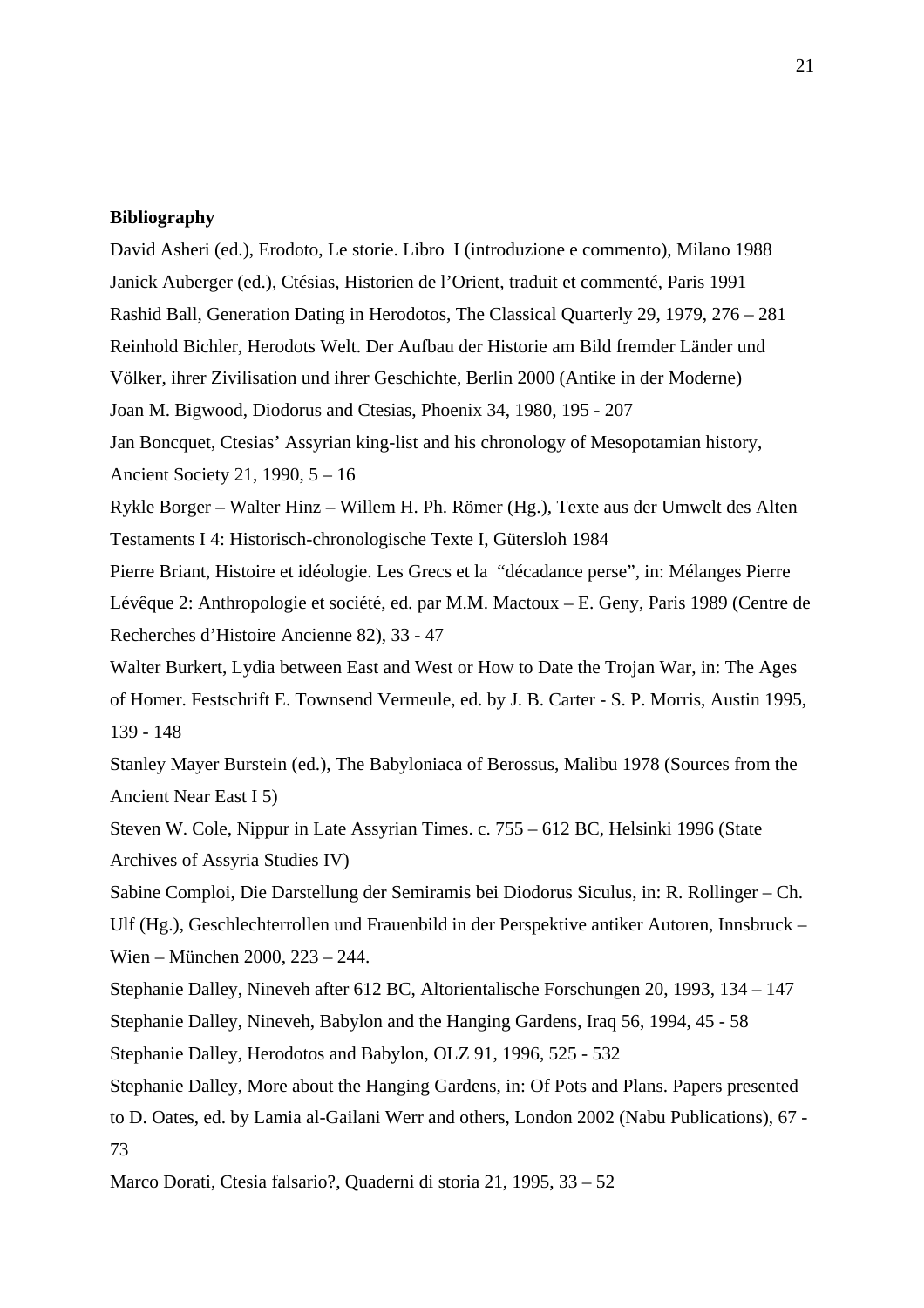Richard N. Frye, Assyria and Syria: Synonyms, JNES 51, 1992, 281 – 285

Andrew R. George (ed.), The Epic of Gilgamesh. The Babylonian Epic Poem and Other Texts in Akkadian and Sumerian, London 1999

Peter W. Haider, Griechen im Vorderen Orient und in Ägypten bis ca. 590 v. Chr., in: Ch. Ulf (Hg.), Wege zur Genese griechischer Identität. Die Bedeutung der früharchaischen Zeit, Berlin 1996, 59 – 115

Peter W. Haider, Der Neith-Mythos und seine Historisierung bei Herodot, in: Ch. Ulf – R. Rollinger (Hg.), Geschlechter – Frauen – Fremde Ethnien in antiker Ethnographie, Theorie und Realität, Innsbruck – Wien – München – Bozen 2002, 58 - 78

Peter Högemann, Das alte Vorderasien und die Achämeniden. Ein Beitrag zur Herodot-

Analyse, Wiesbaden 1992 (Tübinger Atlas des Vorderen Orients, Beihefte Reihe B Nr. 98) Felix Jacoby, Ktesias, RE XI 2, 1922, 2032 - 2073

Josef Karst (Hg.), Eusebius Werke V: Die Chronik, aus dem Armenischen übersetzt, Leipzig 1911

K. Karttunen, Ctesias in transmission and tradition, Topoi 7/2, 1997, 635 - 646

Friedrich Wilhem König (Hg.), Die Persika des Ktesias von Knidos, Graz 1972 (Archiv für Orientforschung, Beiheft 18)

Reinhard Kratz, From Nabonidus to Cyrus, in: A. Panaino – G. Pettinato (eds.), Ideology as Intercultural Phenomena, Milano 2002 (Melammu Symposia III, Chicago, October 27-31, 2000), 143 - 156

Amélie Kuhrt, Berossus' *Babyloniaka* and Seleucid Rule in Babylonia, in: A. Kuhrt – S. Sherwin-White (ed.), Hellenism in the East. The interaction of Greek and non-Greek civilizations from Syria to Central Asia after Alexander, Berkeley – Los Angeles 1987, 32 – 56

Giovanni B. Lanfranchi, The Ideological and Political Impact of the Assyrian Imperial Expansion on the Greek World in the  $8<sup>th</sup>$  and  $7<sup>th</sup>$  Centuries BC, in: S. Aro – R. M. Whiting (eds.), The Heirs of Assyria, Helsinki 2000 (Melammu Symposia I, Tvärminne, Finland October 8-11, 1998), 7 - 34

Dominique Lenfant, Ctésias et Hèrodote ou les réécritures de l'histoire dans la Perse achéménide, REG 109, 1996/2, 348 – 380

Allan B. Lloyd, Herodotus Book II. Commentary 99 – 182, Leiden 1988

Oswald Loretz, Rezension von: E. Frahms, Einleitung in die Sanherib-Inschriften (Archiv für Orientforschung Beih. 26, Wien 1997), UF 28, 1996, 787 – 790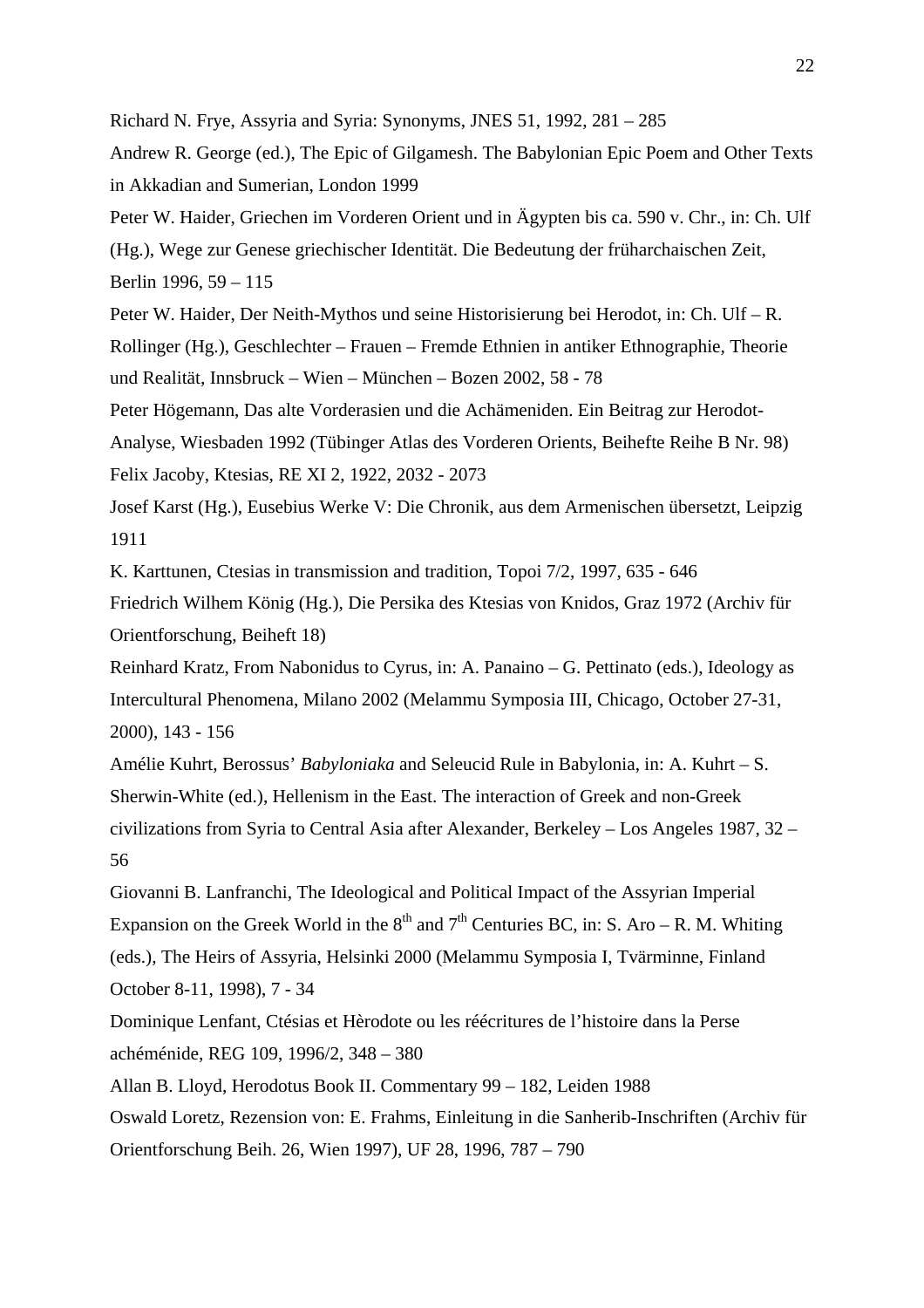J. D. A. MacGinnis, Ctesias and the fall of Nineveh, Illinois Classical Studies 13, 1988, 37 - 41

Edwin Murphy (ed.), The Antiquities of Asia. A Translation with Notes of Book II of the Library of Diodorus Siculus, New Brunswick 1989

Heinz-Günther Nesselrath, Herodot und Babylon. Der Hauptort Mesopotamiens in den Augen eines Griechen des 5. Jh.s v. Chr., in: J. Renger (Hg.), Babylon: Focus Mesopotamischer Geschichte, Wiege früher Gelehrsamkeit, Mythos in der Moderne, Saarbrücken 1999, 189 - 206

Julian Reade, Alexander the Great and the Hanging Gardens of Babylon, Iraq 62, 2000, 195 - 217

Joachim Oelsner, Hellenization of the Babylonian Culture?, in: A. Panaino – G. Pettinato (eds.), Ideology as Intercultural Phenomena, Milano 2002 (Melammu Symposia III, Chicago, October 27-31, 2000), 183 - 196

Simo Parpola, The Murderer of Sennacherib, in: B. Alster (ed.), Death in Mesopotamia, 1980 (Mesopotamia 8), 171 - 182

Robert Rollinger, Herodots Babylonischer Logos. Eine kritische Untersuchung der Glaubwürdigkeitsdiskussion an Hand ausgewählter Beispiele, Innsbruck 1993 (IBK 84) Robert Rollinger, The ancient Greeks and the impact of the Ancient Near East: Textual evidence and historical perspective (ca. 750 – 650 BC), in: R. M. Whiting (ed.), Mythology and Mythologies: Methodical Approaches to Intercultural Influences, Helsinki 2001 (Melammu Symposia II, Paris October 4-7, 1999), 233 - 264

Helen Sancisi-Weerdenburg, Decadence in the empire or decadence in the sources? From source to synthesis: Ctesias, in: Achaemenid History I, Leiden 1987, 33 - 45.

Paul Schnabel, Berossos und die babylonisch-hellenistische Literatur, Leipzig 1923 Antoon Schoors, Die Königreiche Israel und Juda im 8. und 7. Jahrhundert v. Chr., Stuttgart – Berlin – Köln 1998 (Biblische Enzyklopädie 5)

Richard C. Steiner, The Aramaic Text in Demotic Script (1.99), in: William W. Hallo – K. Lawson Younger, Jr. (eds.), The Context of Scripture I: Canonical Compositions from the Biblical World, Leiden – New York – Köln 1997, 309 – 327

Pietro Vannicelli, Erodoto e gli Eraclidi d'Asia, in: S. Ribichini – M. Rocchi – P. Xella (eds.), La questione delle influenze vicino-orientali sulla religione greca, Roma 2001 (Atti del Colloqio Internazionale, Roma, 20-22 maggio 1999), 189 – 194

Gerald P. Verbrugghe – John M. Wickersham (eds.), Berossos and Manetho, introduced and translated, Ann Arbor 1996